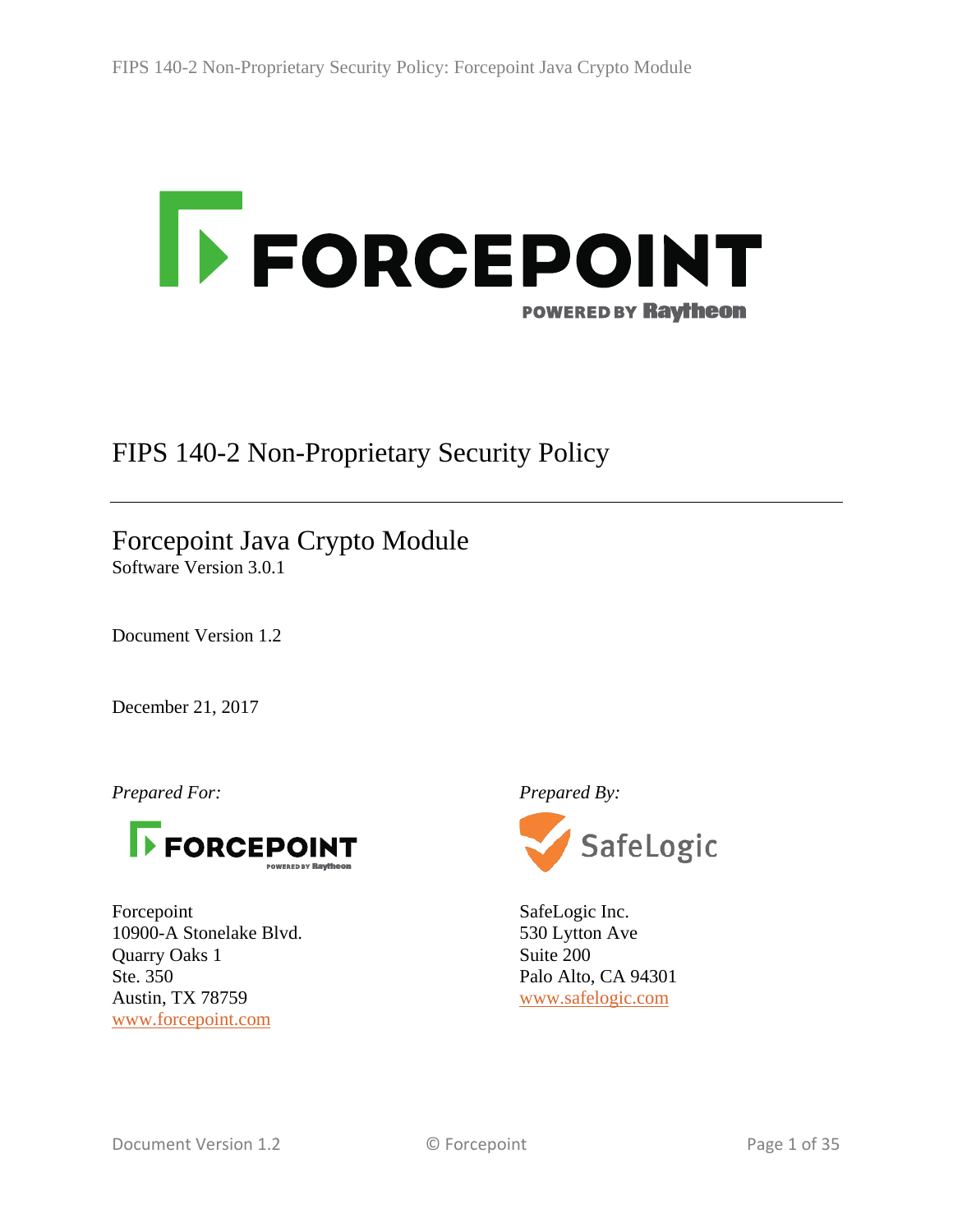FIPS 140-2 Non-Proprietary Security Policy: Forcepoint Java Crypto Module

## **Abstract**

This document provides a non-proprietary FIPS 140-2 Security Policy for the Forcepoint Java Crypto Module.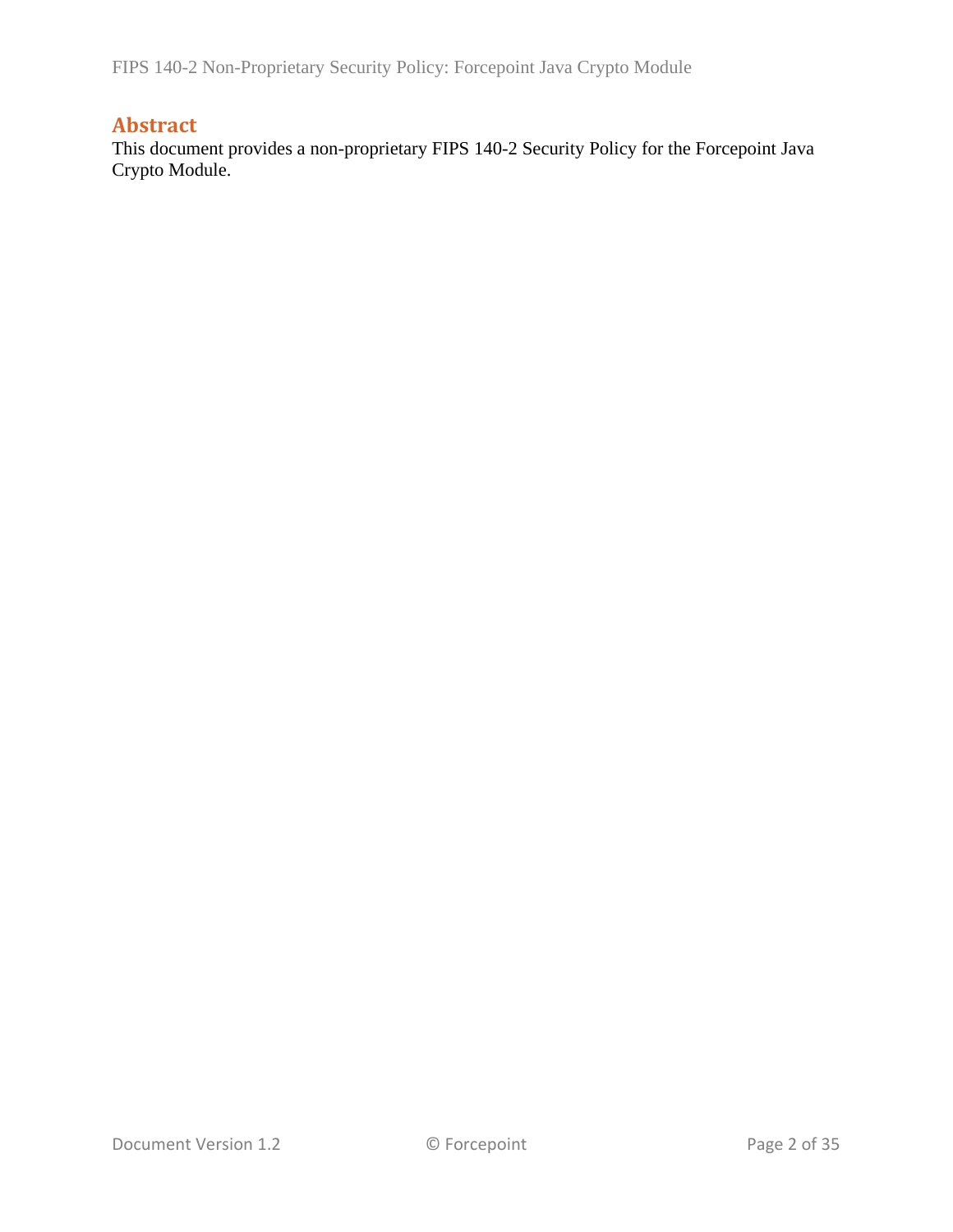# **Table of Contents**

| $\mathbf{1}$ |               |  |
|--------------|---------------|--|
|              | 1.1           |  |
|              | 1.2           |  |
|              | 1.3           |  |
|              | 1.4           |  |
| $\mathbf{2}$ |               |  |
|              | 2.1           |  |
|              | 2.1.1         |  |
|              | 2.1.2         |  |
|              | 2.1.3         |  |
|              | 2.1.4         |  |
|              | 2.1.5         |  |
|              | 2.1.6         |  |
|              | $2.2^{\circ}$ |  |
|              | 2.2.1         |  |
|              | 2.2.2         |  |
|              | 2.3           |  |
|              | 2.4           |  |
|              | 2.4.1         |  |
|              | 2.4.2         |  |
|              | 2.5           |  |
|              | 2.6           |  |
|              | 2.6.1         |  |
|              | 2.7           |  |
|              | 2.7.1         |  |
|              | 2.7.2         |  |
|              | 2.8           |  |
| 3            |               |  |
|              | 3.1           |  |
|              | 3.1.1         |  |
|              | 3.1.2         |  |
|              | 3.1.3         |  |
|              | 3.1.4         |  |
|              | 3.1.5         |  |
| 4            |               |  |
|              | 4.1           |  |
|              | 4.2           |  |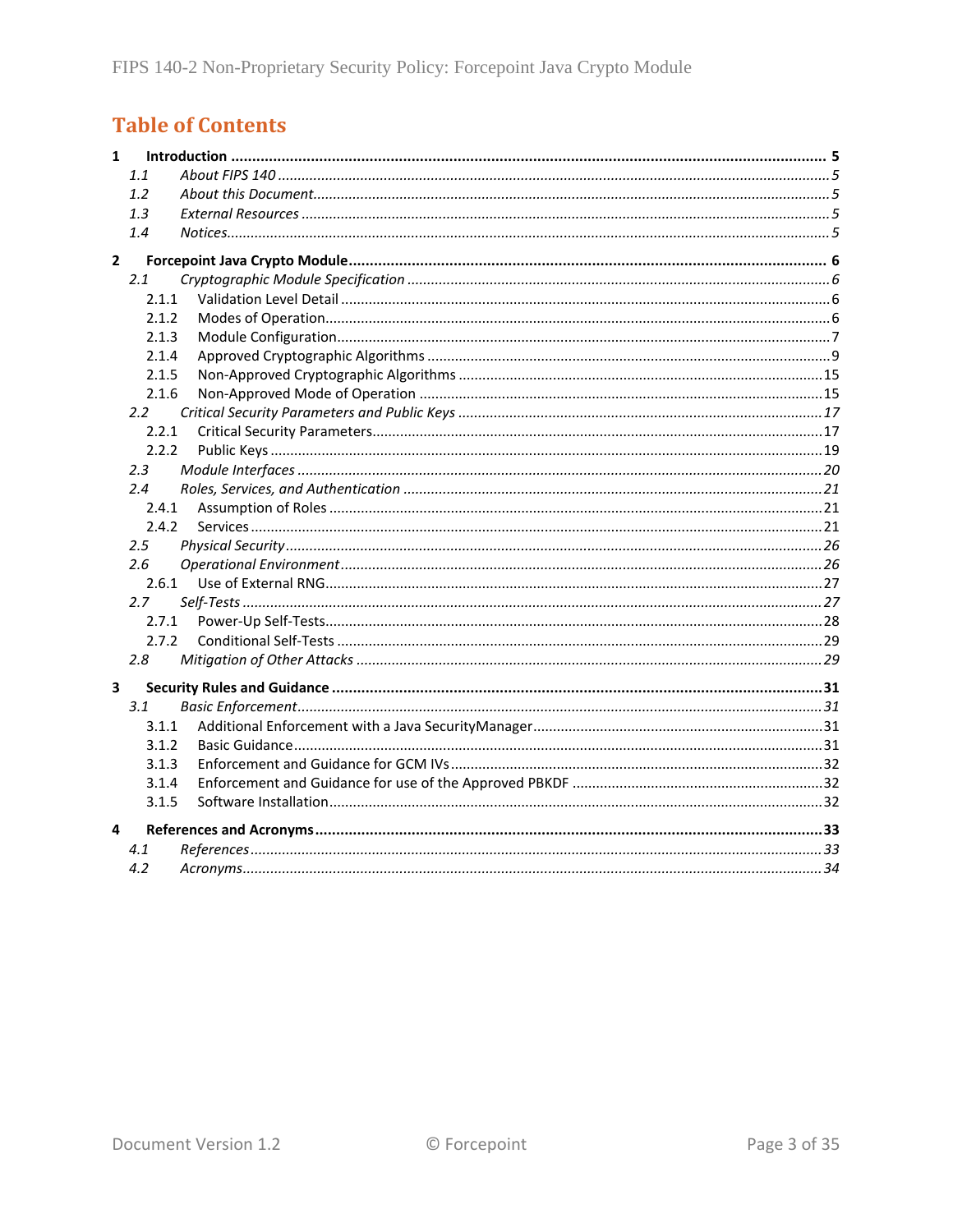# **List of Tables**

# **List of Figures**

|--|--|--|--|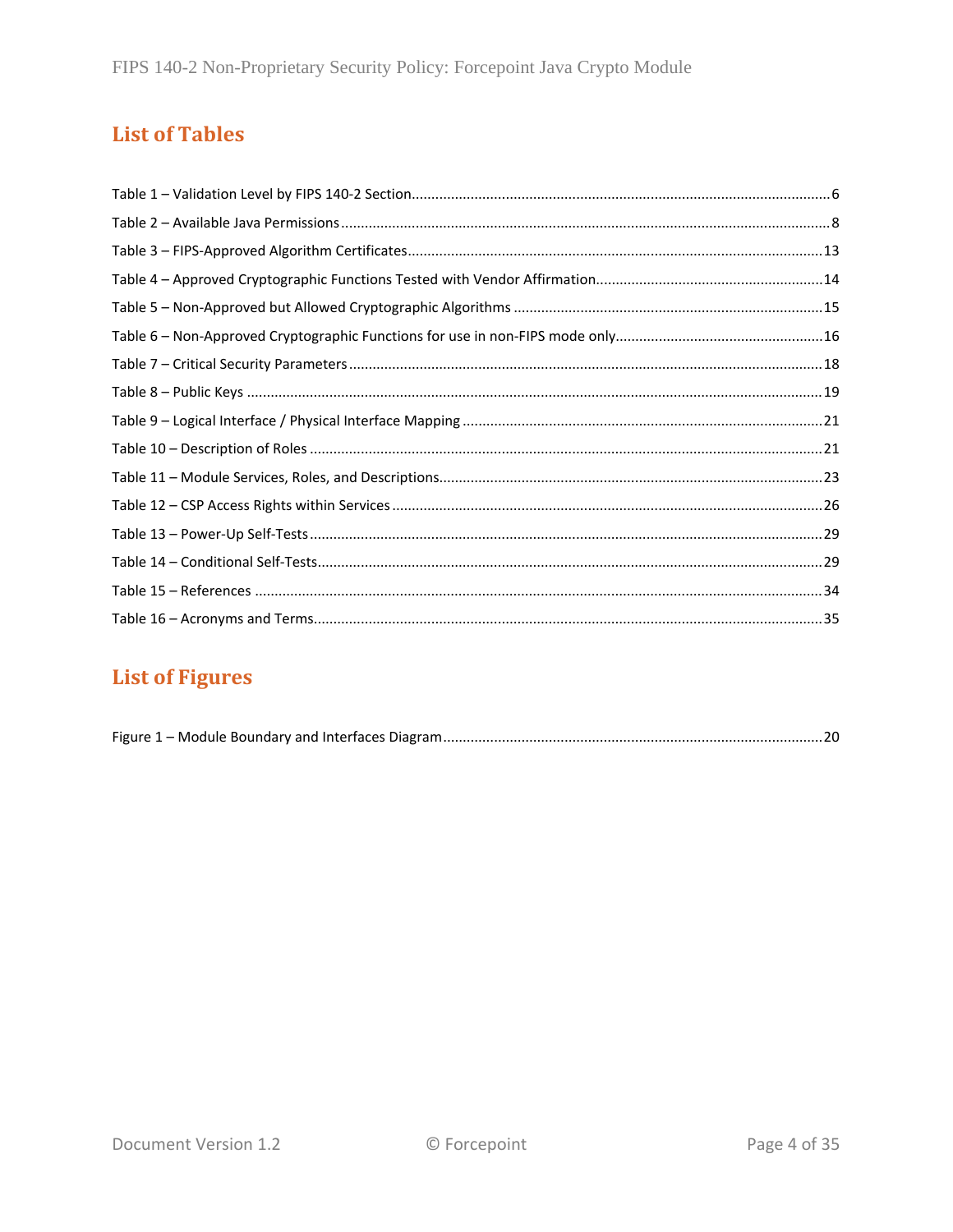# <span id="page-4-0"></span>**1 Introduction**

## <span id="page-4-1"></span>**1.1 About FIPS 140**

Federal Information Processing Standards Publication 140-2 — Security Requirements for Cryptographic Modules specifies requirements for cryptographic modules to be deployed in a Sensitive but Unclassified environment. The National Institute of Standards and Technology (NIST) and Communications Security Establishment Canada (CSE) Cryptographic Module Validation Program (CMVP) run the FIPS 140 program. The NVLAP accredits independent testing labs to perform FIPS 140 testing; the CMVP validates modules meeting FIPS 140 validation. *Validated* is the term given to a module that is documented and tested against the FIPS 140 criteria.

More information is available on the CMVP website at [http://csrc.nist.gov/groups/STM/cmvp/index.html.](http://csrc.nist.gov/groups/STM/cmvp/index.html)

## <span id="page-4-2"></span>**1.2 About this Document**

This non-proprietary Cryptographic Module Security Policy for Forcepoint Java Crypto Module from Forcepoint provides an overview of the product and a high-level description of how it meets the overall Level 1 security requirements of FIPS 140-2.

<span id="page-4-3"></span>The Forcepoint Java Crypto Module may also be referred to as the "module" in this document.

### **1.3 External Resources**

The Forcepoint website [\(https://www.forcepoint.com/\)](https://www.forcepoint.com/) contains information on Forcepoint services and products. The Cryptographic Module Validation Program website contains links to the FIPS 140-2 certificate and Forcepoint contact information.

### <span id="page-4-4"></span>**1.4 Notices**

This document may be freely reproduced and distributed in its entirety without modification.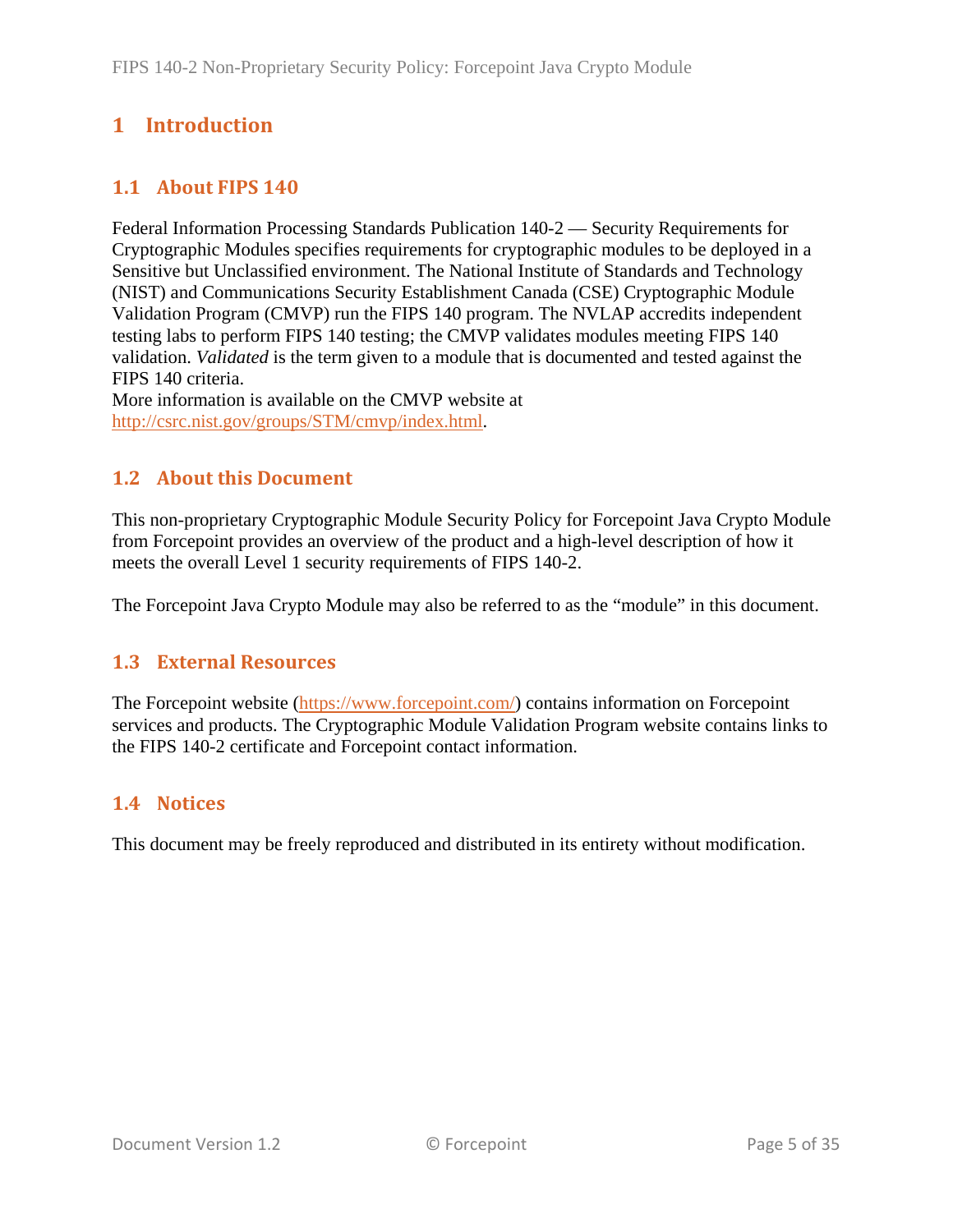# <span id="page-5-0"></span>**2 Forcepoint Java Crypto Module**

## <span id="page-5-1"></span>**2.1 Cryptographic Module Specification**

The Forcepoint Java Crypto Module is a standards-based "Drop-in Compliance™" cryptographic engine for native Java environments. The module delivers core cryptographic functions to mobile and server platforms and features robust algorithm support, including Suite B algorithms. The Forcepoint Java Crypto Module offloads secure key management, data integrity, data at rest encryption, and secure communications to a trusted implementation.

The module's logical cryptographic boundary is the Java Archive (JAR) file (ccj-3.0.1.jar). The module is a multi-chip standalone embodiment installed on a General Purpose Device. The module is a software module, using SW version 3.0.1, and relies on the physical characteristics of the host platform. The module's physical cryptographic boundary is defined by the enclosure of the host platform.

All operations of the module occur via calls from host applications and their respective internal daemons/processes. As such there are no untrusted services calling the services of the module.

#### <span id="page-5-2"></span>**2.1.1 Validation Level Detail**

The following table lists the level of validation for each area in FIPS 140-2:

| <b>FIPS 140-2 Section Title</b>                | <b>Validation</b><br><b>Level</b> |
|------------------------------------------------|-----------------------------------|
| Cryptographic Module Specification             |                                   |
| Cryptographic Module Ports and Interfaces      |                                   |
| Roles, Services, and Authentication            |                                   |
| <b>Finite State Model</b>                      |                                   |
| <b>Physical Security</b>                       | N/A                               |
| <b>Operational Environment</b>                 |                                   |
| Cryptographic Key Management                   |                                   |
| Electromagnetic Interference / Electromagnetic |                                   |
| Compatibility                                  |                                   |
| Self-Tests                                     |                                   |
| Design Assurance                               |                                   |
| Mitigation of Other Attacks                    |                                   |

<span id="page-5-3"></span>**Table 1 – Validation Level by FIPS 140-2 Section**

#### **2.1.2 Modes of Operation**

The module supports two modes of operation: Approved and Non-approved. The module will be in FIPS-approved mode when the appropriate factory is called. To verify that a module is in the Approved Mode of operation, the user can call a FIPS-approved mode status method (*CryptoServicesRegistrar.isInApprovedOnlyMode()*). If the module is configured to allow approved and non-approved mode operation, a call to

*CryptoServicesRegistrar.setApprovedMode(true)* will switch the current thread of user control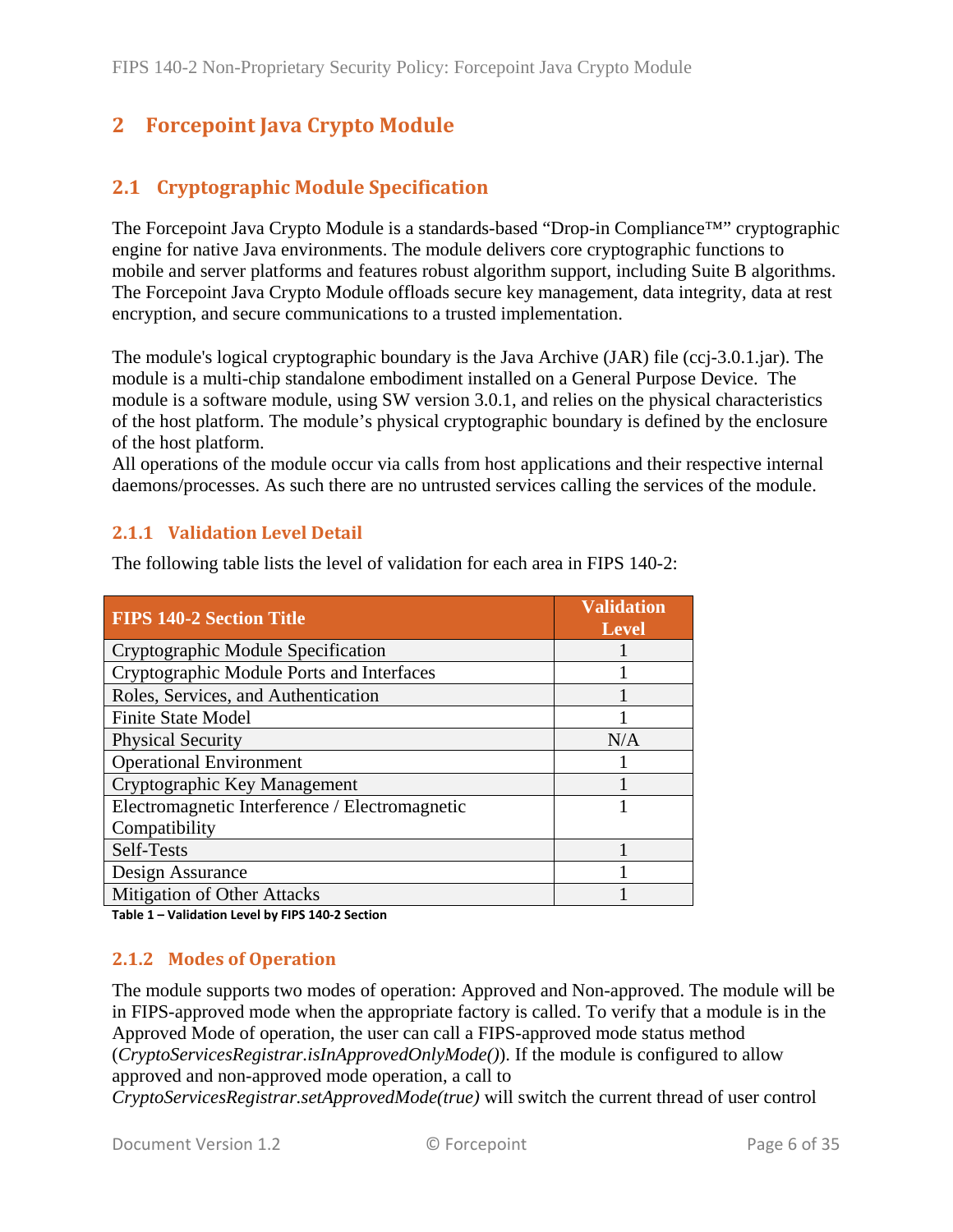into approved mode.

In FIPS-approved mode, the module will not provide non-approved algorithms, therefore, exceptions will be called if the user tries to access non-approved algorithms in the Approved Mode.

#### <span id="page-6-0"></span>**2.1.3 Module Configuration**

In default operation, the module will start with both approved and non-approved mode enabled.

If the module detects that the system property *com.safelogic.cryptocomply.fips.approved\_only* is set to *true* the module will start in approved mode and non-approved mode functionality will not be available.

If the underlying JVM is running with a Java Security Manager installed, the module will be running in approved mode with secret and private key export disabled.

Use of the module with a Java Security Manager requires the setting of some basic permissions to allow the module HMAC-SHA-256 software integrity test to take place as well as to allow the module itself to examine secret and private keys. The basic permissions required for the module to operate correctly with a Java Security Manager are indicated by a Y in the **Req** column of Table 2 – [Available Java Permissions.](#page-7-0)

| <b>Permission</b>               | <b>Settings</b>               | Req         | <b>Usage</b>                                        |
|---------------------------------|-------------------------------|-------------|-----------------------------------------------------|
| <b>RuntimePermission</b>        | "getProtectionDomain"         | Y           | Allows checksum to be<br>carried out on jar         |
| <b>RuntimePermission</b>        | "accessDeclaredMembers"       | Y           | Allows use of reflection<br>API within the provider |
| PropertyPermission              | "java.runtime.name", "read"   | $\mathbf N$ | Only if configuration<br>properties are used        |
| SecurityPermission              | "putProviderProperty.BCFIPS"  | $\mathbf N$ | Only if provider<br>installed during<br>execution   |
| <b>CryptoServicesPermission</b> | "unapprovedModeEnabled"       | $\mathbf N$ | Only if unapproved<br>mode algorithms<br>required   |
| CryptoServicesPermission        | "changeToApprovedModeEnabled" | $\mathbf N$ | Only if threads allowed<br>to change modes          |
| <b>CryptoServicesPermission</b> | "exportSecretKey"             | $\mathbf N$ | To allow export of<br>secret keys only              |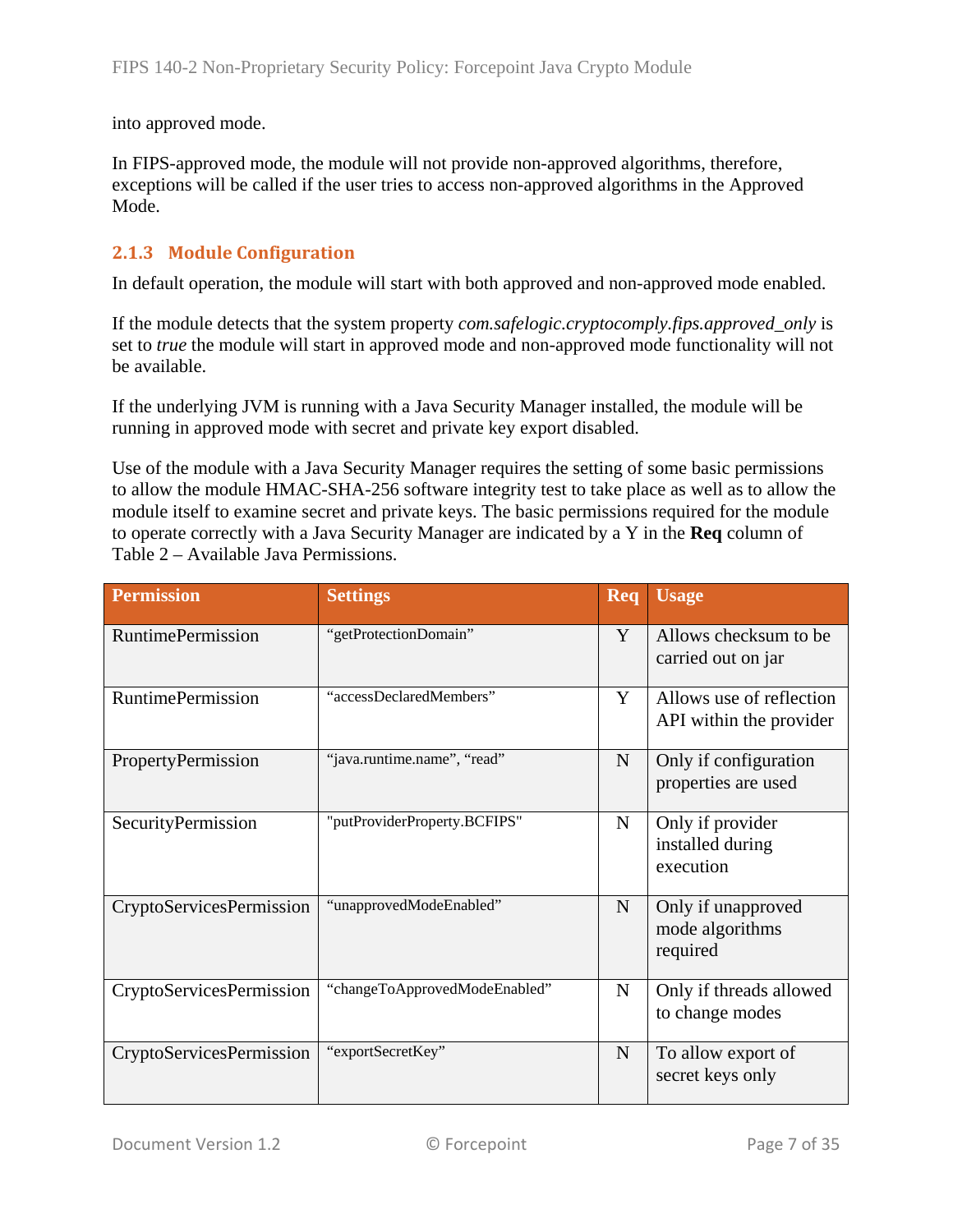| <b>Permission</b>               | <b>Settings</b>           | Req         | <b>Usage</b>                                                                            |
|---------------------------------|---------------------------|-------------|-----------------------------------------------------------------------------------------|
| <b>CryptoServicesPermission</b> | "exportPrivateKey"        | $\mathbf N$ | To allow export private<br>keys only                                                    |
| <b>CryptoServicesPermission</b> | "exportKeys"              | Y           | Required to be applied<br>for the module itself.<br>Optional for any other<br>codebase. |
| <b>CryptoServicesPermission</b> | "tlsNullDigestEnabled"    | $\mathbf N$ | Only required for TLS<br>digest calculations                                            |
| <b>CryptoServicesPermission</b> | "tlsPKCS15KeyWrapEnabled" | $\mathbf N$ | Only required if TLS is<br>used with RSA<br>encryption                                  |
| <b>CryptoServicesPermission</b> | "tlsAlgorithmsEnabled"    | $\mathbf N$ | <b>Enables both NullDigest</b><br>and PKCS15KeyWrap                                     |
| <b>CryptoServicesPermission</b> | "defaultRandomConfig"     | $\mathbf N$ | Allows setting of<br>default SecureRandom                                               |
| <b>CryptoServicesPermission</b> | "threadLocalConfig"       | $\mathbf N$ | Required to set a thread<br>local property in the<br>CryptoServicesRegistrar            |
| <b>CryptoServicesPermission</b> | "globalConfig"            | N           | Required to set a global<br>property in the<br>CryptoServicesRegistrar                  |

<span id="page-7-0"></span>**Table 2 – Available Java Permissions**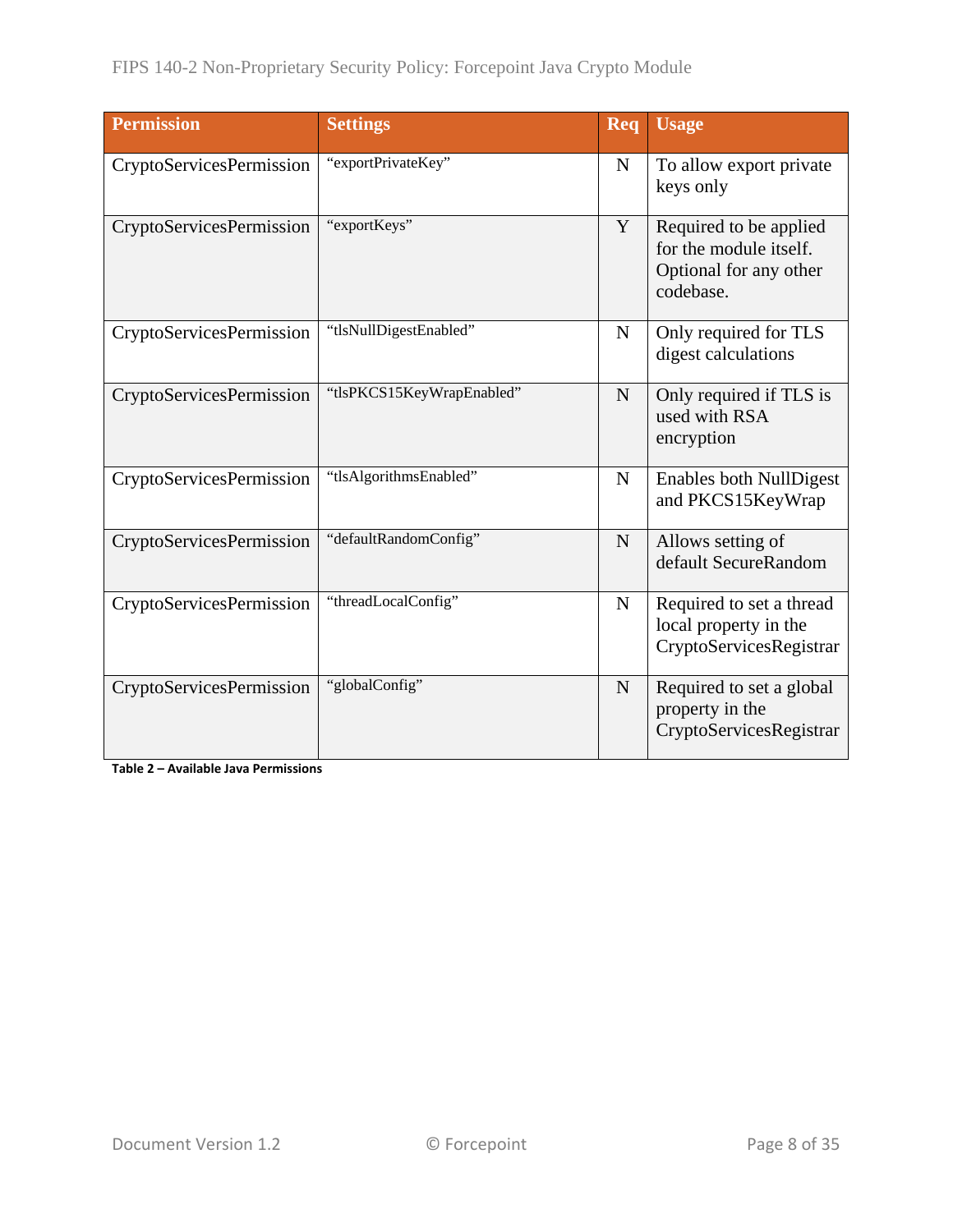## <span id="page-8-2"></span><span id="page-8-1"></span>**2.1.4 Approved Cryptographic Algorithms**

The module's cryptographic algorithm implementations have received the following certificate numbers from the Cryptographic Algorithm Validation Program.

<span id="page-8-0"></span>

| <b>CAVP</b><br>Cert.                   | <b>Algorithm</b>                                            | <b>Standard</b>                        | <b>Mode/Method</b>                            | <b>Key Lengths, Curves or</b><br><b>Moduli</b>                                 | <b>Use</b>                                                                                                  |
|----------------------------------------|-------------------------------------------------------------|----------------------------------------|-----------------------------------------------|--------------------------------------------------------------------------------|-------------------------------------------------------------------------------------------------------------|
| 4702                                   | <b>AES</b>                                                  | <b>FIPS 197</b><br>SP 800-38A          | ECB, CBC, OFB,<br>CFB8, CFB128,<br><b>CTR</b> | 128, 192, 256                                                                  | Encryption, Decryption                                                                                      |
| <b>Based on</b><br>4702                | <b>AES-CBC</b><br><b>Ciphertext</b><br><b>Stealing (CS)</b> | Addendum to<br>SP 800-38A,<br>Oct 2010 | CBC-CS1,<br>CBC-CS2,<br>CBC-CS3               | 128, 192, 256                                                                  | Encryption, Decryption                                                                                      |
| 4702                                   | <b>CCM</b>                                                  | SP 800-38C                             | <b>AES</b>                                    | 128, 192, 256                                                                  | Authenticated Encryption,<br><b>Authenticated Decryption</b>                                                |
| 4702 (AES)<br>2494<br>(Triple-<br>DES) | <b>CMAC</b>                                                 | SP 800-38B                             | AES, Triple-DES                               | AES with 128, 192, 256<br>Triple-DES with<br>$2$ -key <sup>1</sup><br>$3$ -key | MAC Generation,<br><b>MAC</b> Verification                                                                  |
| 4702                                   | GCM/GMAC <sup>2</sup>                                       | SP 800-38D                             | <b>AES</b>                                    | 128, 192, 256                                                                  | Authenticated Encryption,<br>Authenticated Decryption,<br><b>MAC</b> Generation,<br><b>MAC</b> Verification |

<sup>&</sup>lt;sup>1</sup> 2-key Triple-DES is for legacy operations only (decryption, CMAC verification) <sup>2</sup> GCM with an internally generated IV, see section [3.1.2](#page-30-4) concerning external IVs. IV generation is compliant with IG A.5.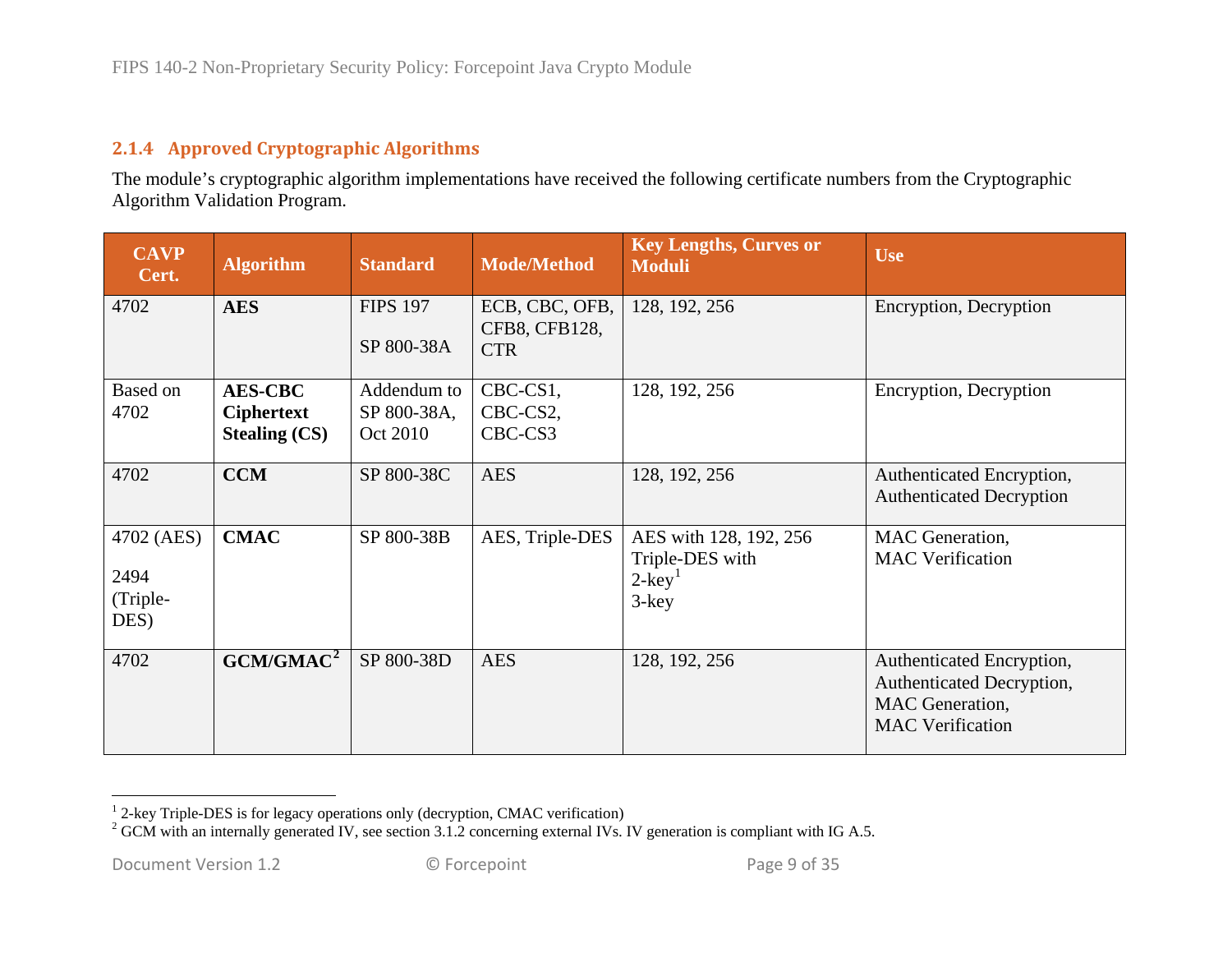<span id="page-9-0"></span>

| <b>CAVP</b><br>Cert. | <b>Algorithm</b> | <b>Standard</b>   | <b>Mode/Method</b>                                                                                                                                  | <b>Key Lengths, Curves or</b><br><b>Moduli</b>                                                                                                                                                              | <b>Use</b>                        |
|----------------------|------------------|-------------------|-----------------------------------------------------------------------------------------------------------------------------------------------------|-------------------------------------------------------------------------------------------------------------------------------------------------------------------------------------------------------------|-----------------------------------|
| 1600                 | <b>DRBG</b>      | SP 800-90A        | Hash DRBG,<br>HMAC DRBG,<br><b>CTR DRBG</b>                                                                                                         | 112, 128, 192, 256                                                                                                                                                                                          | <b>Random Bit Generation</b>      |
| 1244                 | DSA <sup>3</sup> | <b>FIPS 186-4</b> | PQG Generation,<br>PQG<br>Verification, Key<br>Pair Generation,<br>Signature<br>Generation,<br>Signature<br>Verification                            | 1024, 2048, 3072 bits (1024)<br>only for SigVer)                                                                                                                                                            | <b>Digital Signature Services</b> |
| 1160<br>1343 (CVL)   | <b>ECDSA</b>     | <b>FIPS 186-4</b> | Signature<br>Generation<br>Component, Key<br>Pair Generation,<br>Signature<br>Generation,<br>Signature<br>Verification,<br>Public Key<br>Validation | P-192*, P-224, P-256, P-384,<br>$P-521,$<br>K-163*, K-233, K-283, K-<br>409, K-571,<br>B-163*, B-233, B-283, B-<br>409, B-571<br>* Curves only used for Signature<br>Verification and Public Key Validation | <b>Digital Signature Services</b> |

<sup>&</sup>lt;sup>3</sup> DSA signature generation with SHA-1 is only for use with protocols.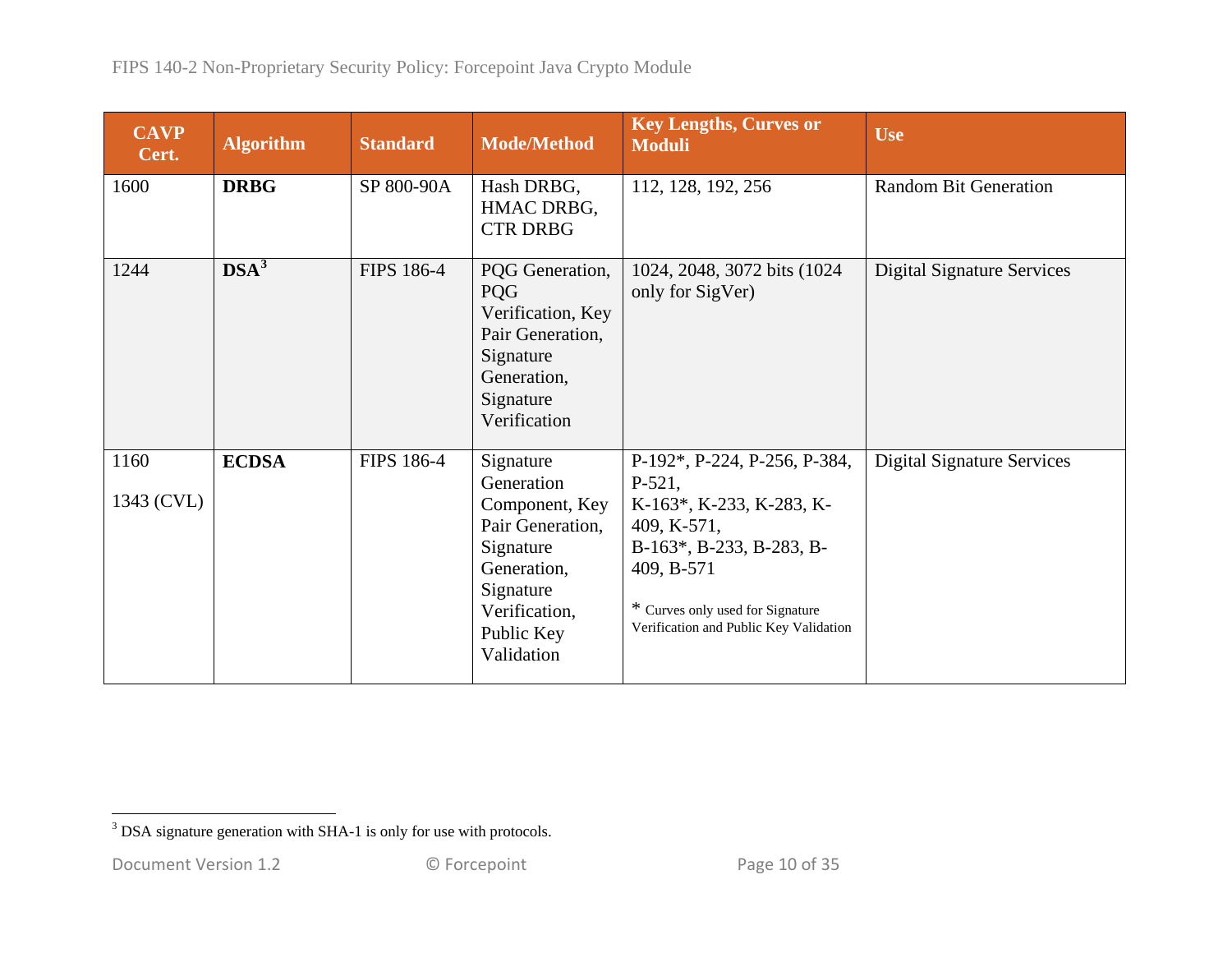<span id="page-10-1"></span><span id="page-10-0"></span>

| <b>CAVP</b><br>Cert. | <b>Algorithm</b>                                                     | <b>Standard</b>   | <b>Mode/Method</b>                                                                           | <b>Key Lengths, Curves or</b><br><b>Moduli</b>                                                         | <b>Use</b>                                        |
|----------------------|----------------------------------------------------------------------|-------------------|----------------------------------------------------------------------------------------------|--------------------------------------------------------------------------------------------------------|---------------------------------------------------|
| 3114                 | <b>HMAC</b>                                                          | <b>FIPS 198-1</b> | $SHA-1$ ,<br>SHA-224,<br>SHA-256,<br>SHA-384,<br>SHA-512,<br>SHA-512/224,<br>SHA-512/256     | Various (KS <bs, ks="BS,&lt;br">KS&gt;BS</bs,>                                                         | <b>MAC</b> Generation,<br><b>MAC</b> Verification |
| 130                  | KAS <sup>4</sup>                                                     | SP 800-56A        | KAS-FFC,<br><b>KAS-ECC</b>                                                                   | FB $(L=2048, N=224)$ ,<br>FC $(L=2048, N=256)$ ,<br>EB (P-224), EC (P-256),<br>ED (P-384), EE (P-521), | Key Agreement                                     |
| 1344 (CVL)           | <b>KAS</b><br>Component                                              | SP 800-56A        | <b>ECC-CDH</b><br>Primitive                                                                  | P-224, P-256, P-384, P-521,<br>K-233, K-283, K-409, K-571,<br>B-233, B-283, B-409, B-571               | Key Agreement Primitive                           |
| 1342 (CVL)           | <b>KDF, Existing</b><br><b>Application-</b><br>Specific <sup>5</sup> | SP 800-135        | TLS v1.0/1.1<br>KDF, TLS 1.2<br>KDF, SSH KDF,<br>X9.63 KDF,<br>IKEv2 KDF,<br><b>SRTP KDF</b> | Various (See CVL #1342 for details)                                                                    | <b>KDF</b> Services                               |

<sup>&</sup>lt;sup>4</sup> Keys are not established directly into the module using the key agreement algorithms.

<sup>&</sup>lt;sup>5</sup> These protocols have not been reviewed or tested by the CAVP and CMVP.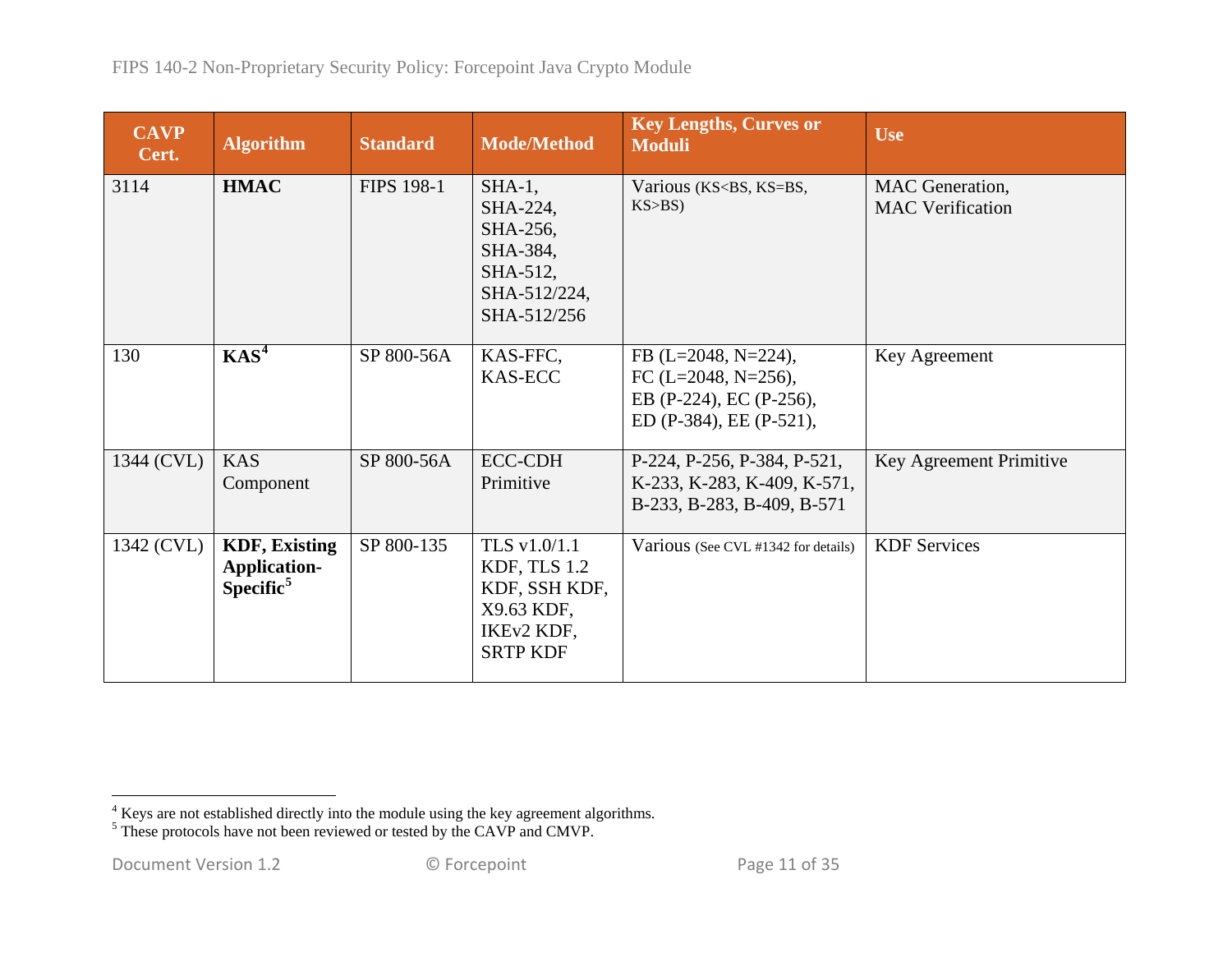<span id="page-11-1"></span><span id="page-11-0"></span>

| <b>CAVP</b><br>Cert.                   | <b>Algorithm</b>                                                                  | <b>Standard</b>                        | <b>Mode/Method</b>                                                                        | <b>Key Lengths, Curves or</b><br><b>Moduli</b>                                                                             | <b>Use</b>                                                                              |
|----------------------------------------|-----------------------------------------------------------------------------------|----------------------------------------|-------------------------------------------------------------------------------------------|----------------------------------------------------------------------------------------------------------------------------|-----------------------------------------------------------------------------------------|
| 145                                    | <b>KBKDF</b> , using<br>Pseudorandom<br>Functions <sup>6</sup>                    | SP 800-108                             | Counter Mode,<br>Feedback Mode,<br>Double-Pipeline<br><b>Iteration Mode</b>               | <b>CMAC-based KDF with</b><br>AES, 3-key Triple-DES<br>HMAC-based KDF with<br>SHA-1, SHA-224, SHA-256,<br>SHA-384, SHA-512 | <b>KDF</b> Services                                                                     |
| 4702 (AES)<br>2494<br>(Triple-<br>DES) | <b>Key Wrapping</b><br><b>Using Block</b><br><b>Ciphers</b><br>(KTS) <sup>7</sup> | SP 800-38F                             | KW, KWP,<br><b>TKW</b>                                                                    | AES-128, AES-192, AES-<br>256, 3-key Triple-DES                                                                            | Key Transport                                                                           |
| 2562<br>1345 (CVL)                     | <b>RSA</b>                                                                        | <b>FIPS 186-4</b><br><b>FIPS 186-2</b> | Padding from:<br><b>ANSI X9.31-</b><br>1998<br><b>PKCS</b> #1 v2.1<br>(PSS and<br>PKCS1.5 | 1024, 1536, 2048, 3072, 4096<br>bits (1024, 1536, 4096 only<br>for SigVer)                                                 | Key Pair Generation, Signature<br>Generation, Signature<br>Verification, Component Test |

<sup>&</sup>lt;sup>6</sup> Note: CAVP testing is not provided for use of the PRFs SHA-512/224 and SHA-512/256. These must not be used in approved mode. <sup>7</sup> Keys are not established directly into the module using key unwrapping.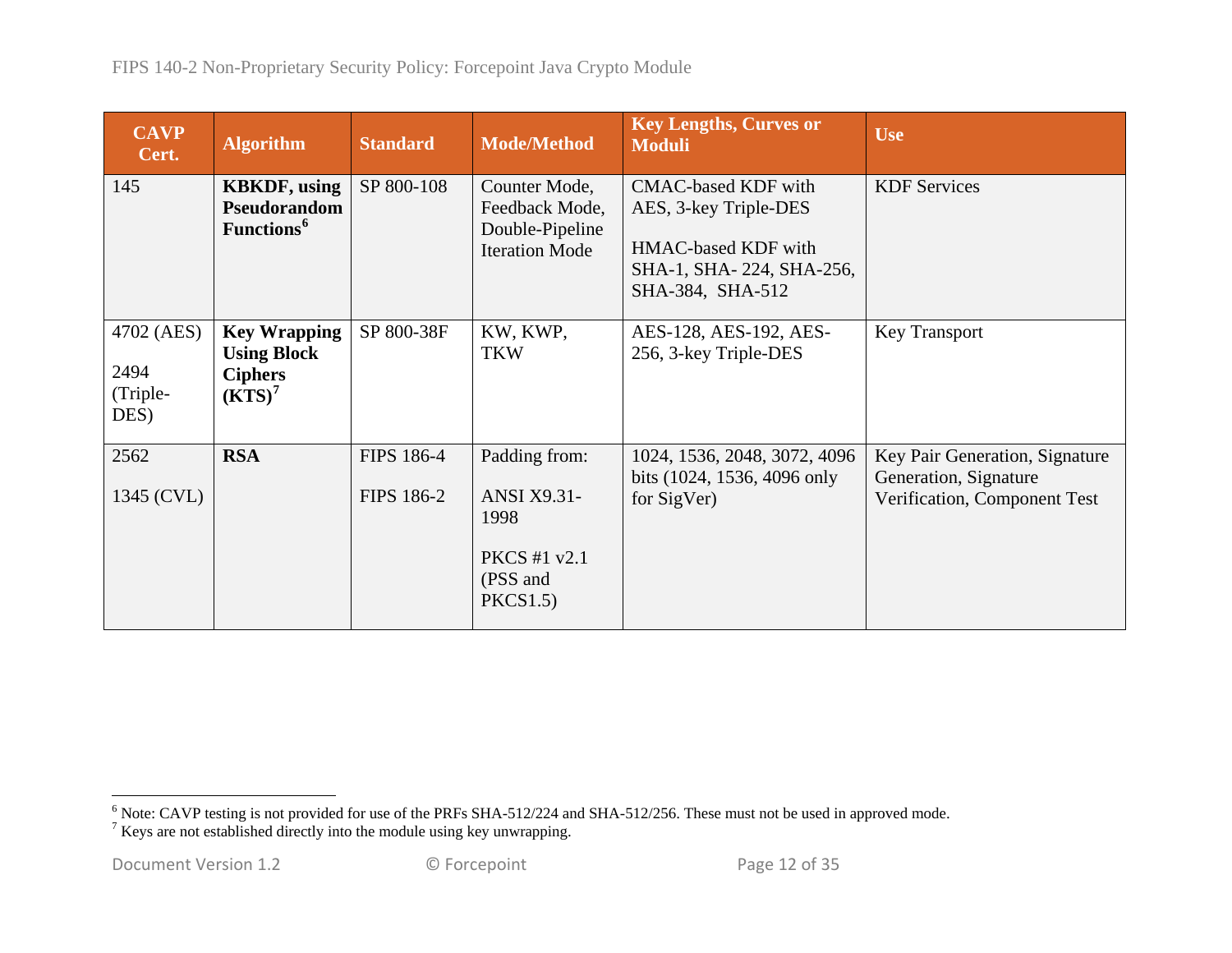<span id="page-12-1"></span><span id="page-12-0"></span>

| <b>CAVP</b><br>Cert. | <b>Algorithm</b>              | <b>Standard</b>   | <b>Mode/Method</b>                                                                       | <b>Key Lengths, Curves or</b><br><b>Moduli</b> | <b>Use</b>                                                                                                |
|----------------------|-------------------------------|-------------------|------------------------------------------------------------------------------------------|------------------------------------------------|-----------------------------------------------------------------------------------------------------------|
| 3849                 | <b>SHS</b>                    | <b>FIPS 180-4</b> | $SHA-1$ ,<br>SHA-224,<br>SHA-256,<br>SHA-384,<br>SHA-512,<br>SHA-512/224,<br>SHA-512/256 | N/A                                            | Digital Signature Generation,<br>Digital Signature Verification,<br>non-Digital Signature<br>Applications |
| 24                   | <b>SHA-3,</b><br><b>SHAKE</b> | <b>FIPS 202</b>   | SHA3-224,<br>SHA3-256,<br>SHA3-384,<br>SHA3-512,<br>SHAKE128,<br>SHAKE256                | N/A                                            | Digital Signature Generation,<br>Digital Signature Verification,<br>non-Digital Signature<br>Applications |
| 2494                 | <b>Triple-DES</b>             | SP 800-67         | TECB, TCBC,<br>TCFB64,<br>TCFB8, TOFB,<br><b>CTR</b>                                     | $2$ -key <sup>8</sup> , 3-key <sup>9</sup>     | Encryption, Decryption                                                                                    |

**Table 3 – FIPS-Approved Algorithm Certificates**

 $82^{20}$  block limit is enforced by the module, encryption is disabled.<br><sup>9</sup> 3-key Triple-DES encryption must not be used for more than  $2^{32}$  blocks for any given key.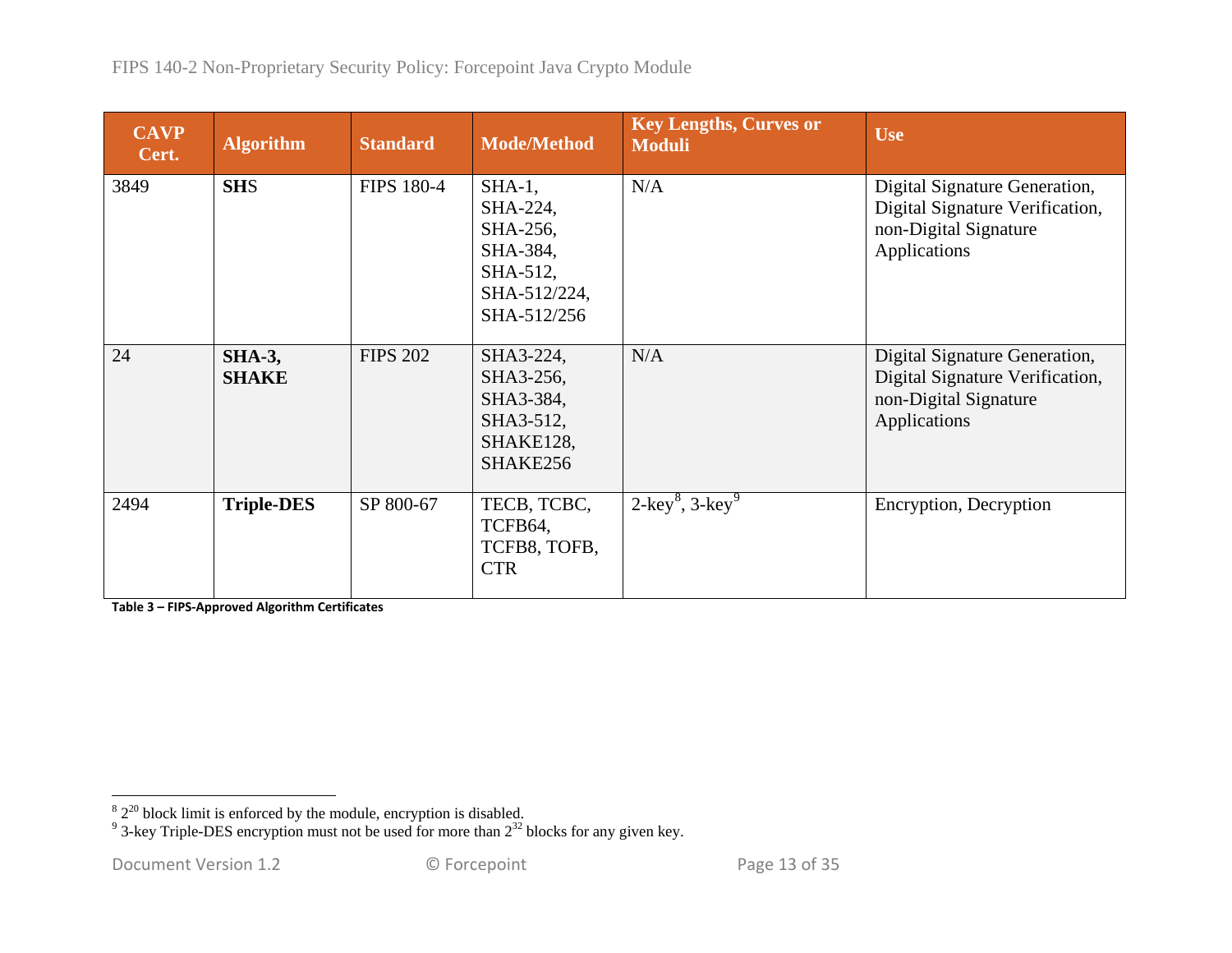The following Approved cryptographic algorithms were tested with vendor affirmation.

<span id="page-13-0"></span>

| <b>Algorithm</b>                     | <b>IG Reference</b>          | <b>Use</b>                                                                   |
|--------------------------------------|------------------------------|------------------------------------------------------------------------------|
| CKG using output from<br><b>DRBG</b> | Vendor Affirmed<br>IG $G.13$ | [SP 800-133]                                                                 |
|                                      |                              | Section 6.1 (Asymmetric from DRBG)                                           |
|                                      |                              | Section 7.1 (Symmetric from DRBG)                                            |
|                                      |                              | Using DRBG #1600                                                             |
| $KAS10$ using SHA-                   | Vendor Affirmed              | [SP 800-56A-rev2]                                                            |
| 512/224 or SHA-512/256               | IG $A.3$                     | Parameter sets/Key sizes: FB, FC, EB, EC,<br>ED, EE <sup>11</sup>            |
|                                      |                              | Using CVL #1344                                                              |
| KDF, Password-Based                  | Vendor Affirmed              | [SP 800-132]                                                                 |
|                                      | IGD.6                        | Options: PBKDF with Option 1a                                                |
|                                      |                              | Functions: HMAC-based KDF using SHA-1,<br>SHA-224, SHA-256, SHA-384, SHA-512 |
|                                      |                              | Using HMAC #3114                                                             |
| Key Wrapping <sup>10</sup> Using     | Vendor Affirmed              | $[SP 800-56B]$                                                               |
| <b>RSA</b>                           | IG D.4                       | RSA-KEMS-KWS with, and without, key<br>confirmation                          |
|                                      |                              | Key sizes: 2048, 3072 bits                                                   |
| Key Transport <sup>10</sup> Using    | Vendor Affirmed              | $[SP 800-56B]$                                                               |
| <b>RSA</b>                           | IG D.4                       | RSA-OAEP with, and without, key                                              |
|                                      |                              | confirmation                                                                 |
|                                      |                              | Key sizes: 2048, 3072 bits                                                   |

**Table 4 – Approved Cryptographic Functions Tested with Vendor Affirmation**

<span id="page-13-2"></span><span id="page-13-1"></span><sup>&</sup>lt;sup>10</sup> Keys are not directly established into the module using key agreement or transport techniques. <sup>11</sup> Note: HMAC SHA-512/224 must not be used with EE.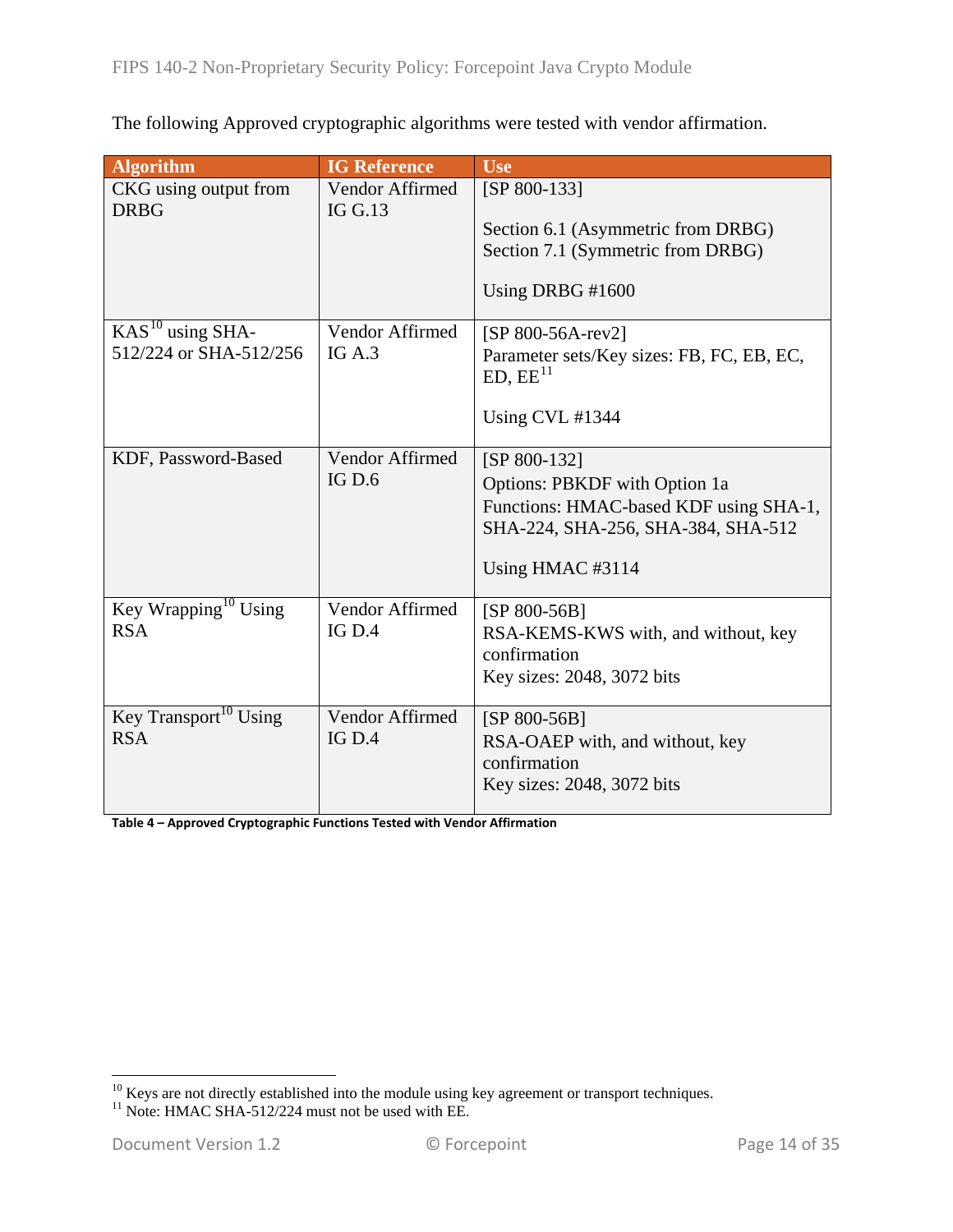## <span id="page-14-0"></span>**2.1.5 Non-Approved Cryptographic Algorithms**

The module supports the following non-FIPS 140-2 approved but allowed algorithms that may be used in the Approved mode of operation.

| <b>Algorithm</b>         | <b>Use</b>                                                                                                                                                                                                                                                  |
|--------------------------|-------------------------------------------------------------------------------------------------------------------------------------------------------------------------------------------------------------------------------------------------------------|
| Non-SP 800-56A-rev2      | [IG D.8]                                                                                                                                                                                                                                                    |
| <b>Compliant DH</b>      | Diffie-Hellman 2048-bit key agreement primitive for use with<br>system-level key establishment; not used by the module to<br>establish keys within the module (key agreement; key<br>establishment methodology provides 112 bits of encryption<br>strength) |
| Non-SP 800-56B compliant | [IG D.9]                                                                                                                                                                                                                                                    |
| <b>RSA Key Transport</b> | RSA may be used by a calling application as part of a key<br>encapsulation scheme.                                                                                                                                                                          |
|                          | Key sizes: 2048 and 3072 bits                                                                                                                                                                                                                               |
| MD5 within TLS           | [IG D.2]                                                                                                                                                                                                                                                    |

<span id="page-14-1"></span>**Table 5 – Non-Approved but Allowed Cryptographic Algorithms**

#### **2.1.6 Non-Approved Mode of Operation**

The module supports a non-approved mode of operation. The algorithms listed in this section are not to be used by the operator in the FIPS Approved mode of operation.

| <b>Algorithm</b>                   | <b>Use</b>              |
|------------------------------------|-------------------------|
| AES (non-compliant <sup>12</sup> ) | Encryption, Decryption  |
| ARC4 (RC4)                         | Encryption, Decryption  |
| <b>Blowfish</b>                    | Encryption, Decryption  |
| <b>Camellia</b>                    | Encryption, Decryption  |
| CAST <sub>5</sub>                  | Encryption, Decryption  |
| <b>DES</b>                         | Encryption, Decryption  |
| DSA (non-compliant $^{13}$ )       | Public Key Cryptography |
| <b>DSTU4145</b>                    | Public Key Cryptography |
| ECDSA (non-compliant $14$ )        | Public Key Cryptography |
| <b>ElGamal</b>                     | Public Key Cryptography |
| <b>GOST28147</b>                   | Encryption, Decryption  |
| GOST3410-1994                      | Hashing                 |
| GOST3410-2001                      | Hashing                 |

<span id="page-14-3"></span><span id="page-14-2"></span><sup>&</sup>lt;sup>12</sup> Support for additional modes of operation.<br><sup>13</sup> Deterministic signature calculation, support for additional digests, and key sizes.<br><sup>14</sup> Deterministic signature calculation, support for additional digests, and key si

<span id="page-14-4"></span>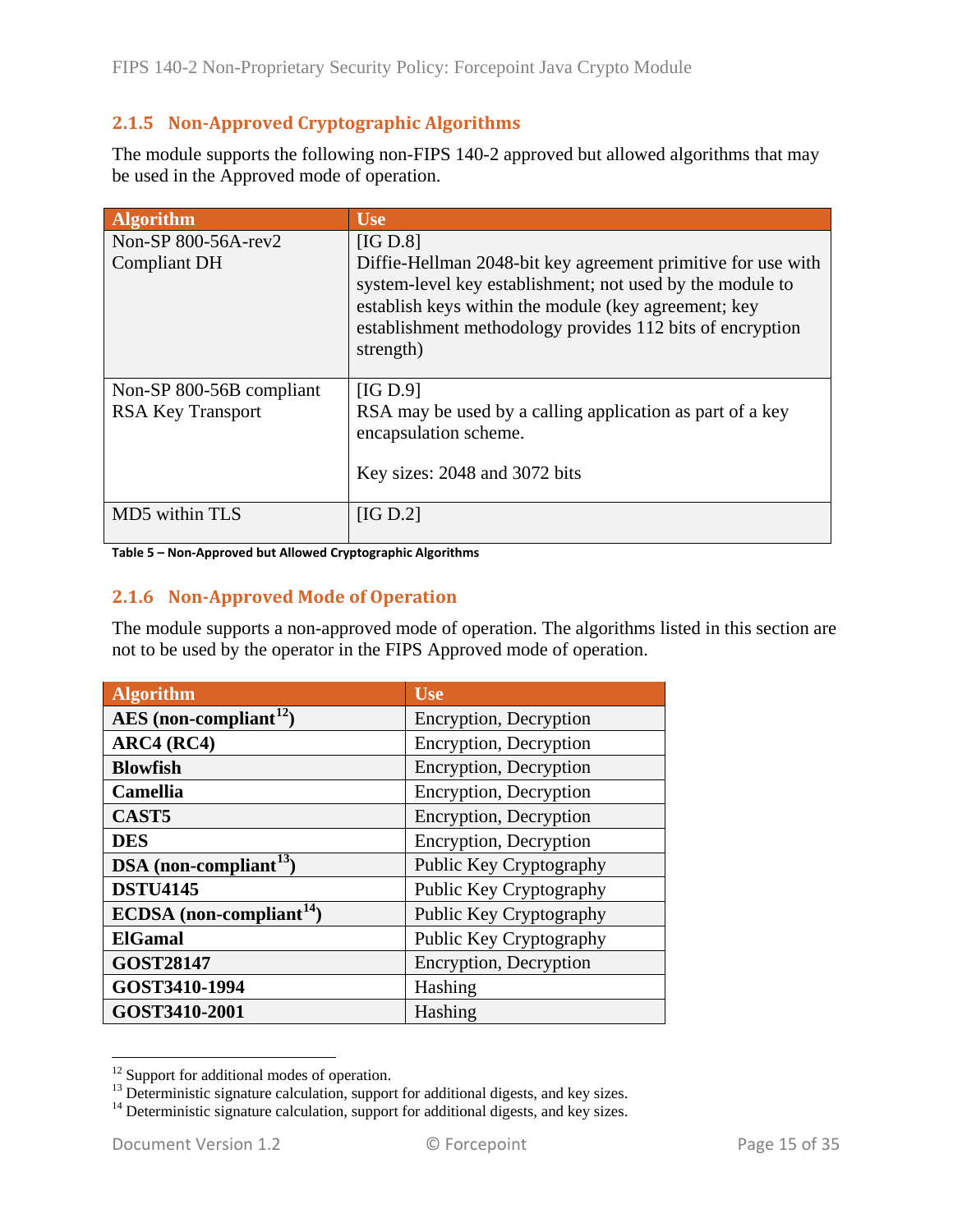| <b>Algorithm</b>                         | <b>Use</b>                      |
|------------------------------------------|---------------------------------|
| <b>GOST3411</b>                          | Hashing                         |
| HMAC-GOST3411                            | Hashing                         |
| <b>IDEA</b>                              | Encryption, Decryption          |
| KAS (non-compliant <sup>15</sup> )       | Key Agreement                   |
| KBKDF using SHA-512/224 or               | <b>KDF</b>                      |
| SHA-512/256 (non-compliant)              |                                 |
| MD <sub>5</sub>                          | Hashing                         |
| <b>HMAC-MD5</b>                          | Hashing                         |
| <b>OpenSSL PBKDF</b>                     | <b>KDF</b>                      |
| PKCS#12 PBKDF                            | <b>KDF</b>                      |
| PKCS#5 Scheme 1 PBKDF                    | <b>KDF</b>                      |
| RC2                                      | Encryption, Decryption          |
| RIPEMD128                                | Hashing                         |
| <b>HMAC-RIPEMD128</b>                    | Hashing                         |
| RIPEMD-160                               | Hashing                         |
| <b>HMAC-RIPEMD160</b>                    | Hashing                         |
| RIPEMD256                                | Hashing                         |
| <b>HMAC-RIPEMD256</b>                    | Hashing                         |
| RIPEMD320                                | Hashing                         |
| <b>HMAC-RIPEMD320</b>                    | Hashing                         |
| <b>X9.31 PRNG</b>                        | <b>Random Number Generation</b> |
| RSA (non-compliant <sup>16</sup> )       | Public Key Cryptography         |
| RSA KTS (non-compliant <sup>17</sup> )   | Public Key Cryptography         |
| <b>SCrypt</b>                            | <b>KDF</b>                      |
| <b>SEED</b>                              | Encryption, Decryption          |
| <b>Serpent</b>                           | Encryption, Decryption          |
| <b>SipHash</b>                           | Hashing                         |
| <b>SHACAL-2</b>                          | Encryption, Decryption          |
| <b>TIGER</b>                             | Hashing                         |
| <b>HMAC-TIGER</b>                        | Hashing                         |
| TripleDES (non-compliant <sup>18</sup> ) | Encryption, Decryption          |
| <b>Twofish</b>                           | Encryption, Decryption          |
| <b>WHIRLPOOL</b>                         | Hashing                         |
| <b>HMAC-WHIRLPOOL</b>                    | Hashing                         |

**Table 6 – Non-Approved Cryptographic Functions for use in non-FIPS mode only**

<span id="page-15-1"></span><span id="page-15-0"></span><sup>&</sup>lt;sup>15</sup> Support for additional key sizes and the establishment of keys of less than 112 bits of security strength.<br><sup>16</sup> Support for additional digests and signature formats, PKCS#1 1.5 key wrapping, support for additional ke

<span id="page-15-3"></span><span id="page-15-2"></span>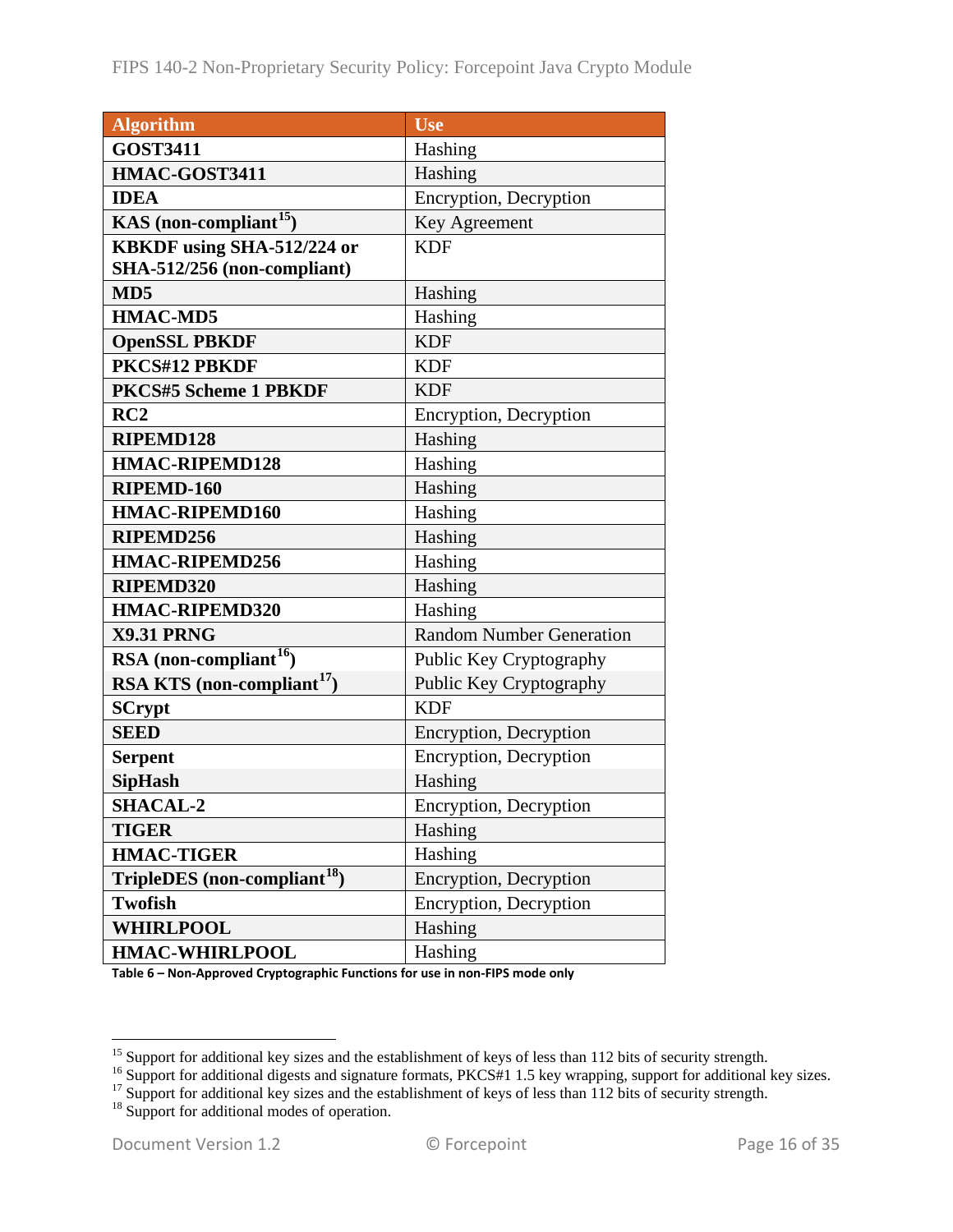## <span id="page-16-0"></span>**2.2 Critical Security Parameters and Public Keys**

#### <span id="page-16-1"></span>**2.2.1 Critical Security Parameters**

#### The table below provides a complete list of Critical Security Parameters used within the module:

| <b>CSP</b>                                       | <b>Description / Usage</b>                                                                                                |
|--------------------------------------------------|---------------------------------------------------------------------------------------------------------------------------|
| <b>AES</b> Encryption Key                        | [FIPS-197, SP 800-56C, SP 800-38D, Addendum to SP 800-38A] AES<br>$(128/192/256)$ encrypt key <sup>19</sup>               |
| <b>AES</b> Decryption Key                        | [FIPS-197, SP 800-56C, SP 800-38D, Addendum to SP 800-38A] AES<br>$(128/192/256)$ decrypt key                             |
| <b>AES</b> Authentication Key                    | [FIPS-197] AES (128/192/256) CMAC/GMAC key                                                                                |
| AES Wrapping Key                                 | [SP 800-38F] AES (128/192/256) key wrapping key                                                                           |
| DH Agreement key                                 | [SP 800-56A-rev2] Diffie-Hellman (>= 2048) private key agreement key                                                      |
| DRBG(CTR AES)                                    | V (128 bits) and AES key (128/192/256), entropy input (length dependent on security<br>strength)                          |
| DRBG(CTR Triple-DES)                             | V (64 bits) and Triple-DES key (192), entropy input (length dependent on security<br>strength)                            |
| DRBG(Hash)                                       | V (440/888 bits) and C (440/888 bits), entropy input (length dependent on security<br>strength)                           |
| DRBG(HMAC)                                       | V (160/224/256/384/512 bits) and Key (160/224/256/384/512 bits), entropy input<br>(length dependent on security strength) |
| <b>DSA Signing Key</b>                           | [FIPS 186-4] DSA (2048/3072) signature generation key                                                                     |
| EC Agreement Key                                 | [SP 800-56A-rev2] EC (All NIST defined B, K, and P curves $\ge$ 224 bits) private key<br>agreement key                    |
| EC Signing Key                                   | [FIPS 186-4] ECDSA (All NIST defined B, K, and P curves >= 224 bits) signature<br>generation key                          |
| <b>HMAC</b> Authentication<br>Key                | [FIPS 198-1] Keyed-Hash key (SHA-1, SHA-2). Key size determined by security<br>strength required $(>= 112 \text{ bits})$  |
| <b>IKEv2 Derivation Function</b><br>Secret Value | [SP 800-135] Secret value used in construction of key for the specified IKEv2 PRF                                         |
| <b>PBKDF</b> Secret Value                        | [SP 800-132] Secret value used in construction of Keyed-Hash key for the specified<br>PRF                                 |

<span id="page-16-2"></span><sup>&</sup>lt;sup>19</sup> The AES-GCM key and IV are generated randomly per IG A.5, and the Initialization Vector (IV) is a minimum of 96 bits. In the event module power is lost and restored, the consuming application must ensure that any of its AES-GCM keys used for encryption or decryption are re-distributed.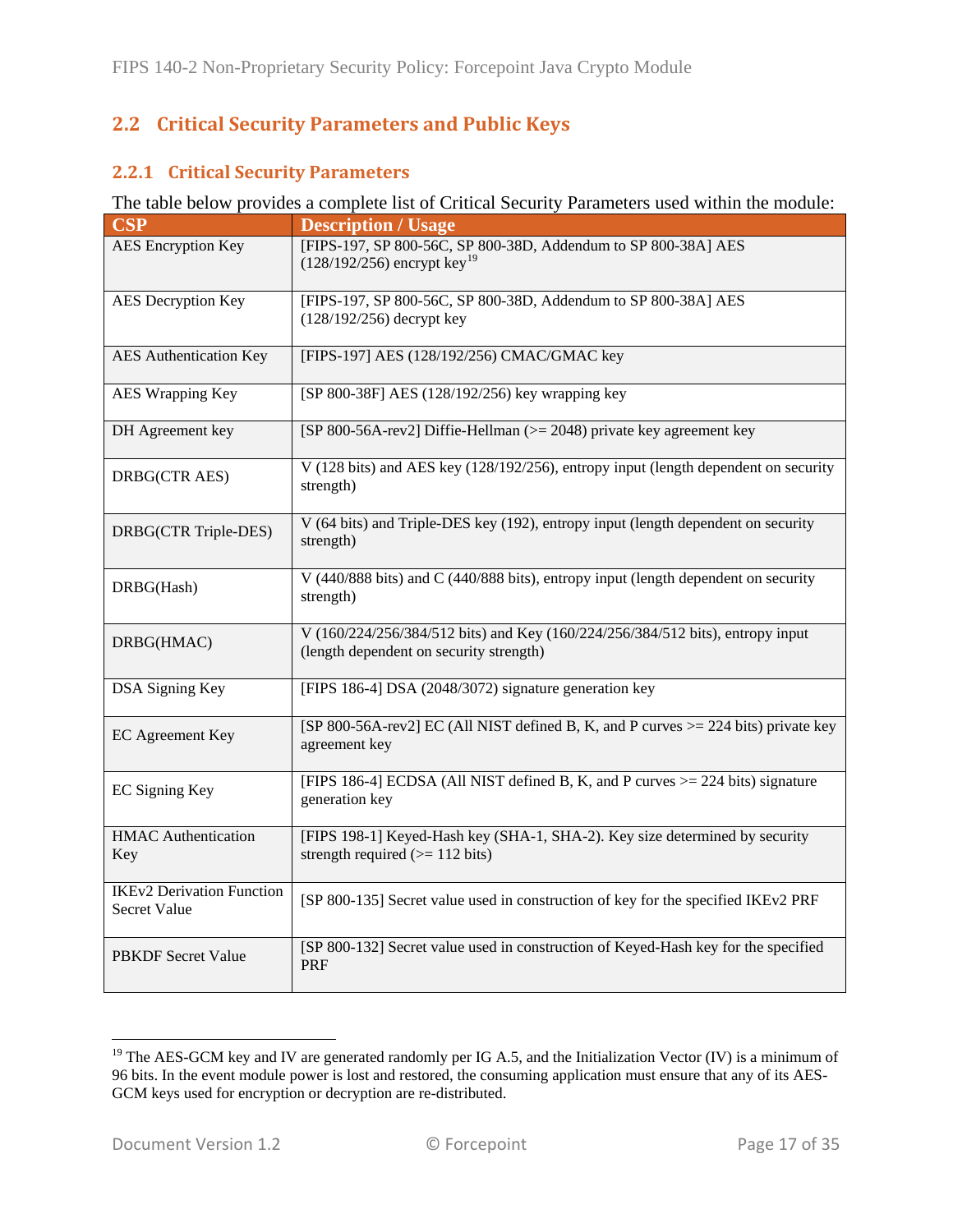| <b>CSP</b>                                                     | <b>Description / Usage</b>                                                                           |
|----------------------------------------------------------------|------------------------------------------------------------------------------------------------------|
| RSA Signing Key                                                | [FIPS 186-4] RSA ( $> = 2048$ ) signature generation key                                             |
| RSA Key Transport Key                                          | [SP 800-56B] RSA ( $> = 2048$ ) key transport (decryption) key                                       |
| SP 800-56A-rev2<br><b>Concatenation Derivation</b><br>Function | [SP 800-56A-rev2] Secret value used in construction of key for underlying PRF                        |
| SP 800-108 KDF Secret<br>Value                                 | [SP 800-108] Secret value used in construction of key for the specified PRF                          |
| <b>SRTP Derivation Function</b><br><b>Secret Value</b>         | [SP 800-135] Secret value used in construction of key for the specified SRTP PRF                     |
| <b>SSH Derivation Function</b><br><b>Secret Value</b>          | [SP 800-135] Secret value used in construction of key for the specified SSH PRF                      |
| TLS KDF Secret Value                                           | [SP 800-135] Secret value used in construction of Keyed-Hash key for the specified<br><b>TLS PRF</b> |
| Triple-DES Authentication<br>Key                               | [SP 800-67] Triple-DES (112/192) CMAC key                                                            |
| Triple-DES Encryption<br>Key                                   | [SP 800-67] Triple-DES (192) encryption key                                                          |
| Triple-DES Decryption<br>Key                                   | [SP 800-67] Triple-DES (128/192) decryption key                                                      |
| Triple-DES Wrapping Key                                        | [SP 800-38F] Triple-DES (192 bits) key wrapping/unwrapping key, (128 unwrapping<br>only)             |
| X9.63 KDF Secret Value                                         | [SP 800-135] Secret value used in construction of Keyed-Hash key for the specified<br>X9.63 PRF      |

**Table 7 – Critical Security Parameters**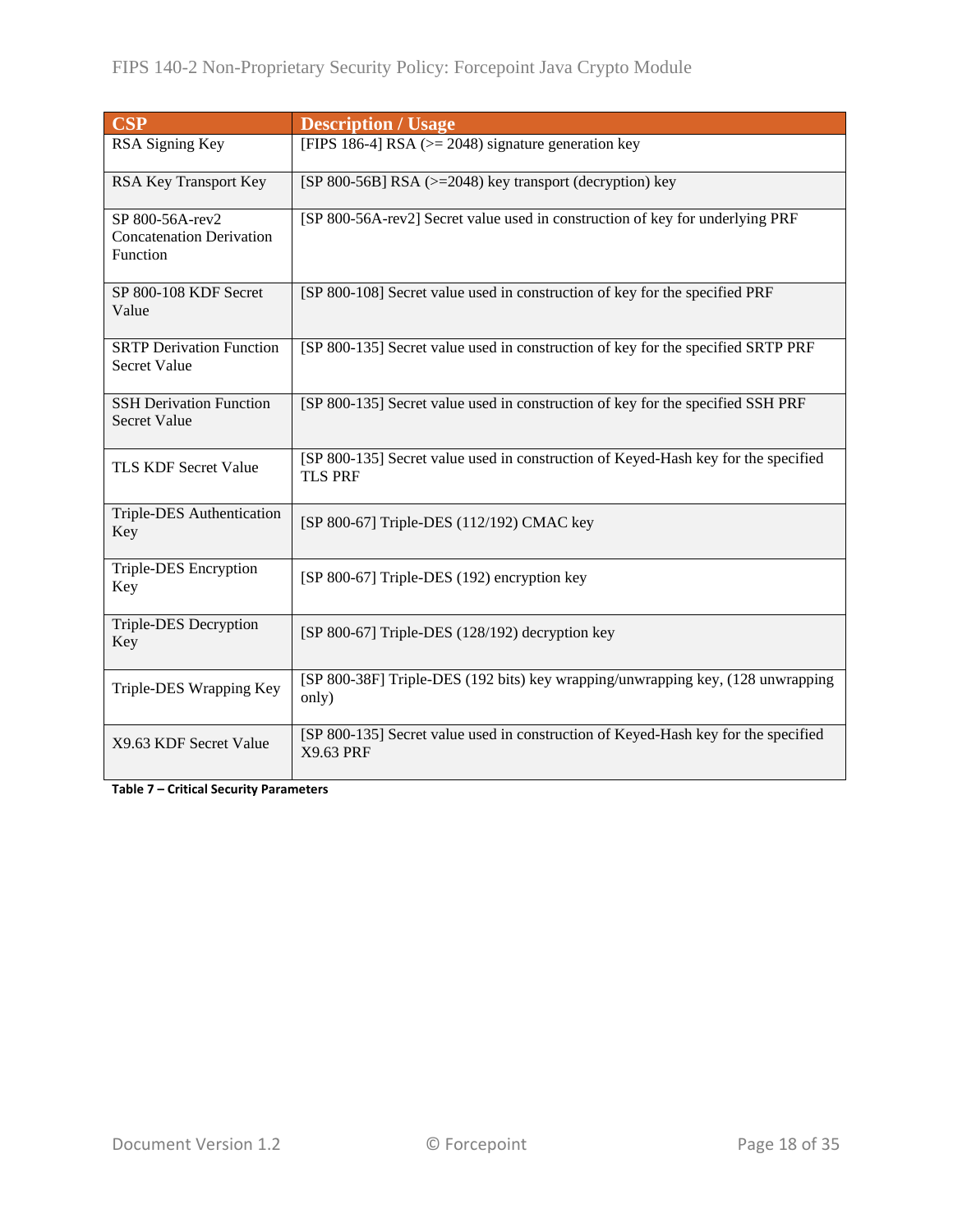## <span id="page-18-0"></span>**2.2.2 Public Keys**

The table below provides a complete list of the public keys used within the module:

| <b>Public Key</b>           | <b>Description / Usage</b>                                                             |
|-----------------------------|----------------------------------------------------------------------------------------|
| DH Agreement Key            | [SP 800-56A-rev2] Diffie-Hellman (>= 2048) public key agreement key                    |
| <b>DSA</b> Verification Key | [FIPS 186-4] DSA (1024/2048/3072) signature verification key                           |
| EC Agreement Key            | [SP 800-56A-rev2] EC (All NIST defined B, K, and P curves) public key<br>agreement key |
| <b>EC</b> Verification Key  | [FIPS 186-4] ECDSA (All NIST defined B, K, and P curves) signature verification<br>key |
| RSA Key Transport Key       | [SP 800-56B] RSA $\geq$ 2048) key transport (encryption) key                           |
| <b>RSA</b> Verification Key | [FIPS 186-4] RSA ( $> = 1024$ ) signature verification key                             |

**Table 8 – Public Keys**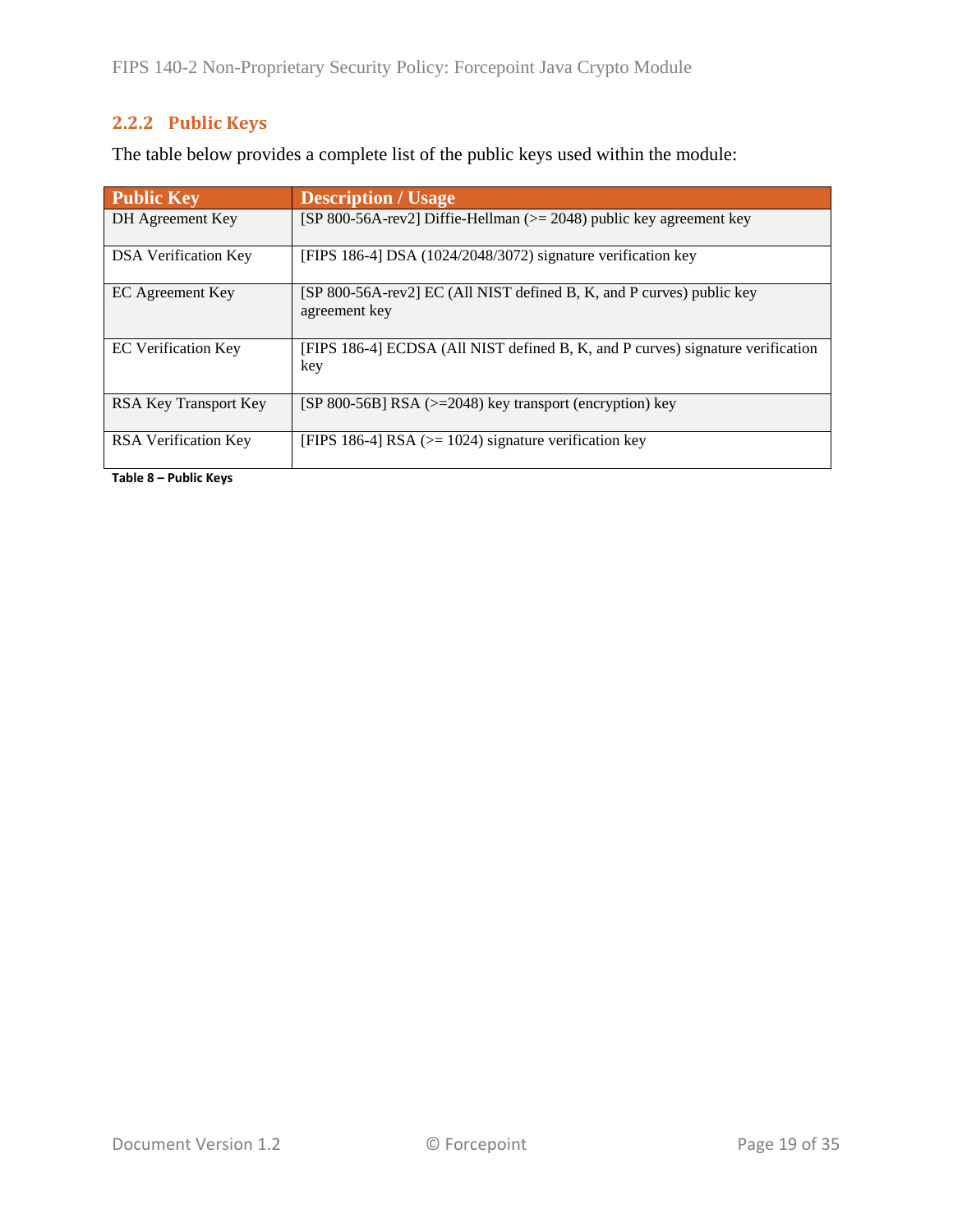## <span id="page-19-0"></span>**2.3 Module Interfaces**



The figure below shows the module's physical and logical block diagram:

<span id="page-19-1"></span>

The interfaces (ports) for the physical boundary include the computer keyboard port, mouse port, network port, USB ports, display and power plug. When operational, the module does not transmit any information across these physical ports because it is a software cryptographic module. Therefore, the module's interfaces are purely logical and are provided through the Application Programming Interface (API) that a calling daemon can operate. The logical interfaces expose services that applications directly call, and the API provides functions that may be called by a referencing application (see Section [2.4](#page-20-0) – [Roles, Services, and Authentication](#page-20-0) for the list of available functions). The module distinguishes between logical interfaces by logically separating the information according to the defined API.

The API provided by the module is mapped onto the FIPS 140- 2 logical interfaces: data input, data output, control input, and status output. Each of the FIPS 140- 2 logical interfaces relates to the module's callable interface, as follows: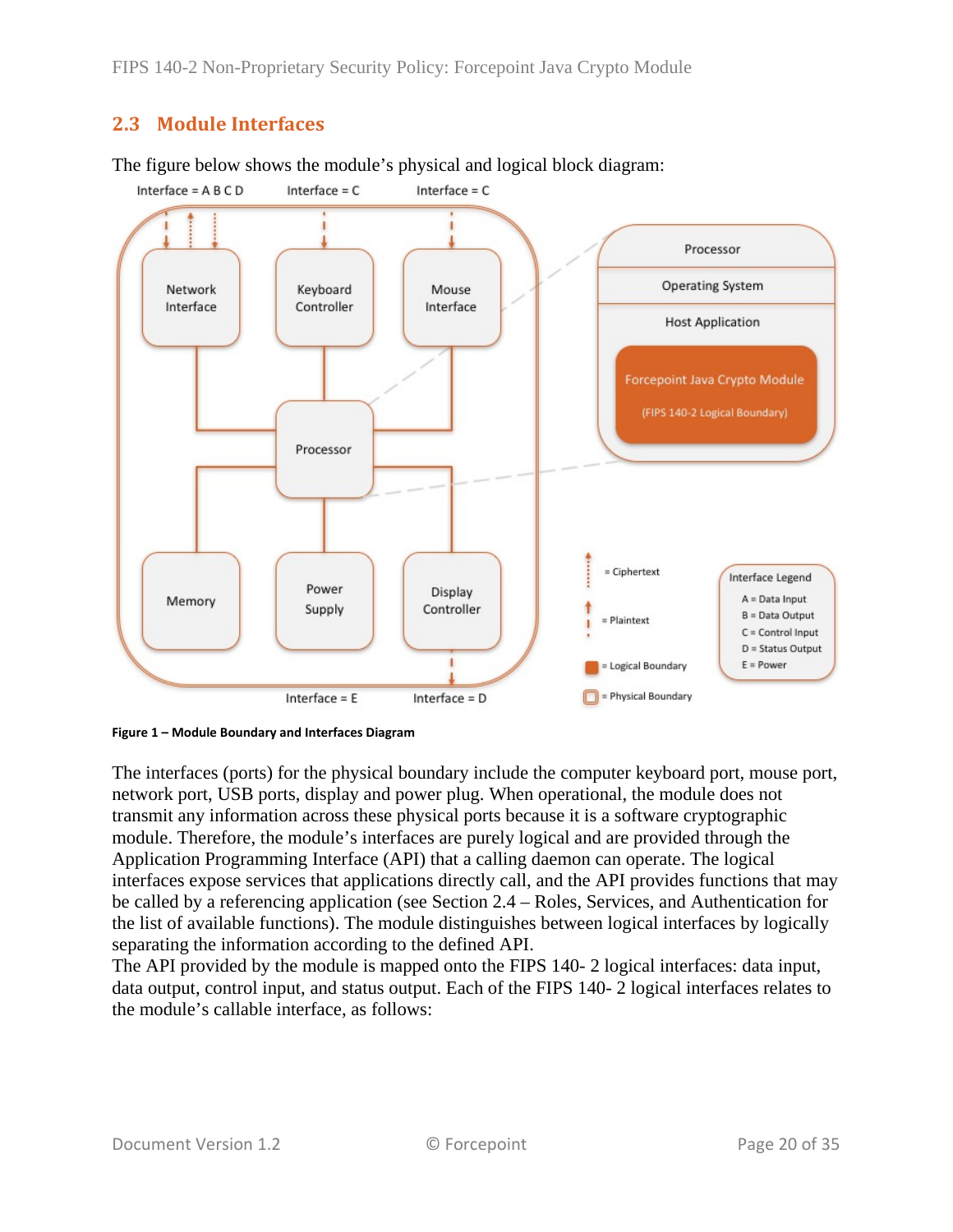| <b>FIPS 140-2</b><br><b>Interface</b> | <b>Logical Interface</b>                                                                                                                            | <b>Module Physical Interface</b>         |
|---------------------------------------|-----------------------------------------------------------------------------------------------------------------------------------------------------|------------------------------------------|
| Data Input                            | API input parameters $-$ plaintext and/or<br>ciphertext data                                                                                        | Network Interface                        |
| Data Output                           | API output parameters and return values –<br>plaintext and/or ciphertext data                                                                       | Network Interface                        |
| Control Input                         | API method calls- method calls, or input<br>parameters, that specify commands and/or<br>control data used to control the operation<br>of the module | Keyboard Interface, Mouse<br>Interface   |
| <b>Status Output</b>                  | API output parameters and return/error<br>codes that provide status information used<br>to indicate the state of the module                         | Display Controller,<br>Network Interface |
| Power                                 | None                                                                                                                                                | Power Supply                             |

**Table 9 – Logical Interface / Physical Interface Mapping**

As shown in Figure 1 – [Module Boundary and Interfaces Diagram](#page-19-1) and [Table 11](#page-22-0) – Module Services, Roles, [and Descriptions,](#page-22-0) the output data path is provided by the data interfaces and is logically disconnected from processes performing key generation or zeroization. No key information will be output through the data output interface when the module zeroizes keys.

## <span id="page-20-0"></span>**2.4 Roles, Services, and Authentication**

### <span id="page-20-1"></span>**2.4.1 Assumption of Roles**

The module supports two distinct operator roles, User and Crypto Officer (CO). The cryptographic module implicitly maps the two roles to the services. A user is considered the owner of the thread that instantiates the module and, therefore, only one concurrent user is allowed.

The module does not support a Maintenance role or bypass capability. The module does not support authentication.

| Role | <b>Role Description</b>                       | <b>Authentication Type</b> |
|------|-----------------------------------------------|----------------------------|
| CO   | Crypto Officer – Powers on and off the module | $N/A -$ Authentication is  |
|      |                                               | not a requirement for      |
|      |                                               | Level 1                    |
| User | User – The user of the complete $API$         | $N/A -$ Authentication is  |
|      |                                               | not a requirement for      |
|      |                                               | Level 1                    |

<span id="page-20-2"></span>**Table 10 – Description of Roles**

#### **2.4.2 Services**

All services implemented by the module are listed in Table 11 – Module [Services, Roles,](#page-22-0) and [Descriptions.](#page-22-0) The second column provides a description of each service and availability to the Crypto Officer and User, in columns 3 and 4, respectively.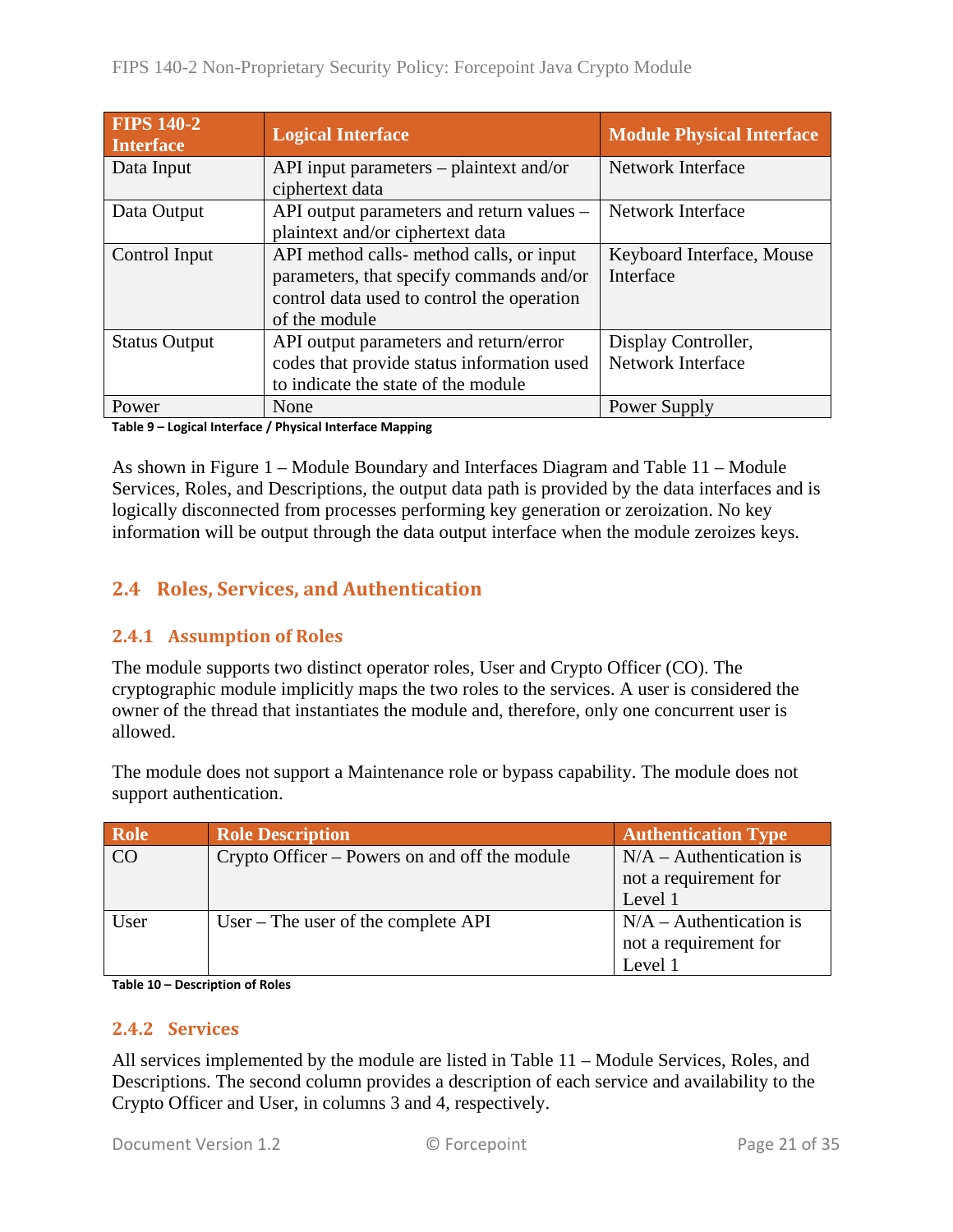| <b>Service</b>                                              | <b>Description</b>                                                                                                                                                                                          |   | U<br>S<br>r |
|-------------------------------------------------------------|-------------------------------------------------------------------------------------------------------------------------------------------------------------------------------------------------------------|---|-------------|
| <b>Initialize Module</b><br>and Run Self-Tests<br>on Demand | The JRE will call the static constructor for self-tests on module<br>initialization.                                                                                                                        | X |             |
| <b>Show Status</b>                                          | A user can call <i>FipsStatus.IsReady()</i> at any time to determine if<br>the module is ready.<br>CryptoServicesRegistrar.IsInApprovedOnlyMode() can be called<br>to determine the FIPS mode of operation. |   | X           |
| Zeroize / Power-off                                         | The module uses the JVM garbage collector on thread<br>termination.                                                                                                                                         |   | X           |
| Data Encryption                                             | Used to encrypt data.                                                                                                                                                                                       |   | X           |
| Data Decryption                                             | Used to decrypt data.                                                                                                                                                                                       |   | X           |
| <b>MAC Calculation</b>                                      | Used to calculate data integrity codes with CMAC.                                                                                                                                                           |   | X           |
| Signature<br>Authentication                                 | Used to generate signatures (DSA, ECDSA, RSA).                                                                                                                                                              |   | X           |
| Signature<br>Verification                                   | Used to verify digital signatures.                                                                                                                                                                          |   | X           |
| DRBG (SP800-90A)<br>output                                  | Used for random number, IV and key generation.                                                                                                                                                              |   | X           |
| <b>Message Hashing</b>                                      | Used to generate a SHA-1, SHA-2, or SHA-3 message digest,<br><b>SHAKE</b> output.                                                                                                                           |   | X           |
| <b>Keyed Message</b><br>Hashing                             | Used to calculate data integrity codes with HMAC.                                                                                                                                                           |   | X           |
| TLS Key Derivation<br>Function                              | (secret input) (outputs secret) Used to calculate a value suitable<br>to be used for a master secret in TLS from a pre-master secret<br>and additional input.                                               |   | X           |
| SP 800-108 KDF                                              | (secret input) (outputs secret) Used to calculate a value suitable<br>to be used for a secret key from an input secret and additional<br>input.                                                             |   | X           |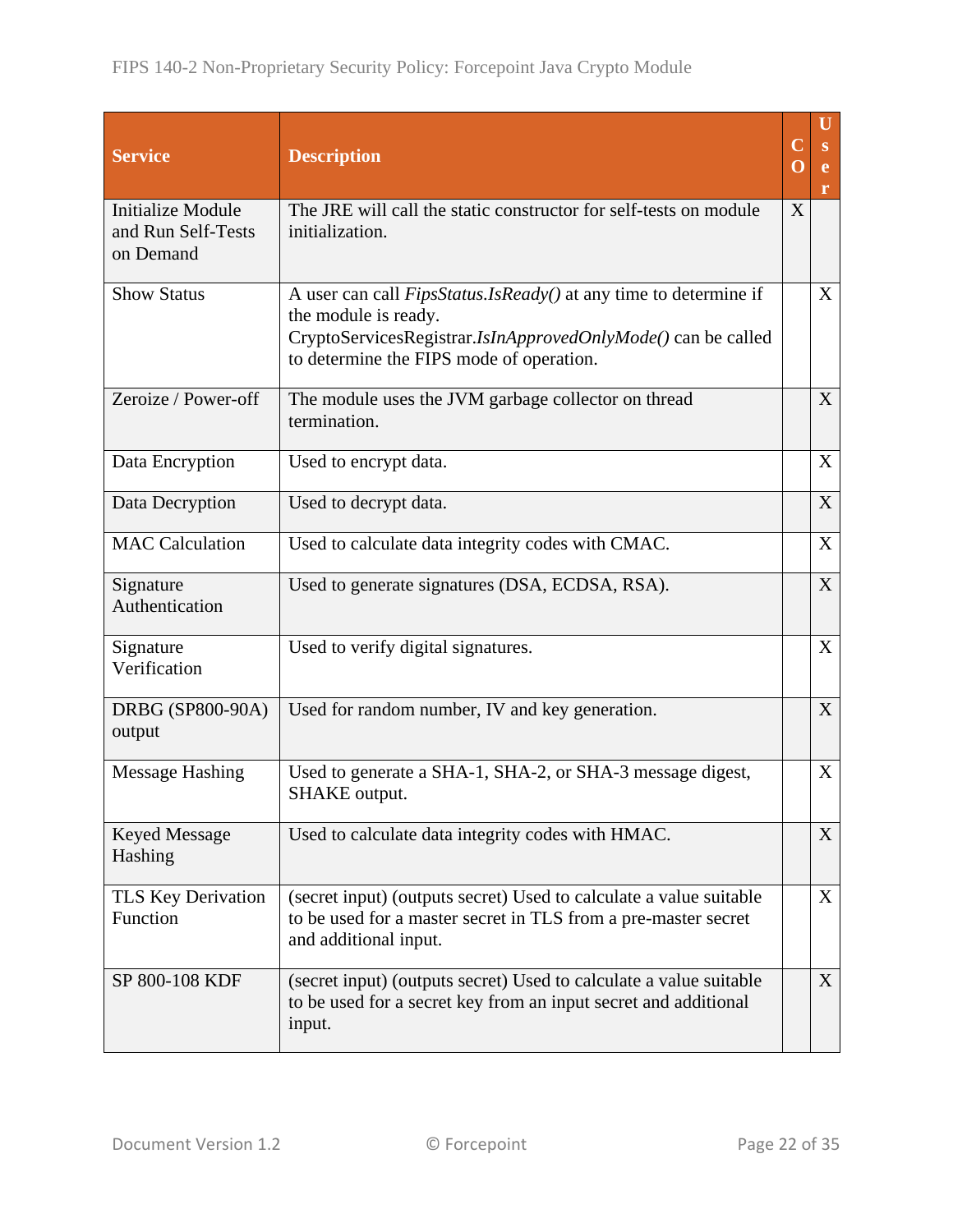| <b>Service</b>                                                 | <b>Description</b>                                                                                                                              | $\mathbf C$<br>O | U<br>S<br>e<br>r |
|----------------------------------------------------------------|-------------------------------------------------------------------------------------------------------------------------------------------------|------------------|------------------|
| <b>SSH</b> Derivation<br>Function                              | (secret input) (outputs secret) Used to calculate a value suitable<br>to be used for a secret key from an input secret and additional<br>input. |                  | $\overline{X}$   |
| X9.63 Derivation<br>Function                                   | (secret input) (outputs secret) Used to calculate a value suitable<br>to be used for a secret key from an input secret and additional<br>input. |                  | X                |
| SP 800-56A-rev2<br>Concatenation<br><b>Derivation Function</b> | (secret input) (outputs secret) Used to calculate a value suitable<br>to be used for a secret key from an input secret and additional<br>input. |                  | X                |
| <b>IKEv2 Derivation</b><br>Function                            | (secret input) (outputs secret) Used to calculate a value suitable<br>to be used for a secret key from an input secret and additional<br>input. |                  | $\mathbf{X}$     |
| <b>SRTP</b> Derivation<br>Function                             | (secret input) (outputs secret) Used to calculate a value suitable<br>to be used for a secret key from an input secret and additional<br>input. |                  | X                |
| <b>PBKDF</b>                                                   | (secret input) (outputs secret) Used to generate a key using an<br>encoding of a password and an additional function such as a<br>message hash. |                  | $\mathbf{X}$     |
| Key Agreement<br><b>Schemes</b>                                | Used to calculate key agreement values (SP 800-56A, Diffie-<br>Hellman).                                                                        |                  | X                |
| Key Wrapping                                                   | Used to encrypt a key value. (RSA, AES, Triple-DES)                                                                                             |                  | X                |
| Key Unwrapping                                                 | Used to decrypt a key value. (RSA, AES, Triple-DES)                                                                                             |                  | X                |
| <b>NDRNG Callback</b>                                          | Gathers entropy in a passive manner from a user-provided<br>function.                                                                           |                  | $\mathbf{X}$     |
| <b>Utility</b>                                                 | Miscellaneous utility functions, does not access CSPs.                                                                                          |                  | X                |

<span id="page-22-0"></span>**Table 11 – Module Services, Roles, and Descriptions**

Note: The module services are the same in the approved and non-approved modes of operation. The only difference is the function(s) used (approved/allowed or non-approved/non-allowed).

Services in the module are accessed via the public APIs of the Jar file. The ability of a thread to invoke non-approved services depends on whether it has been registered with the module as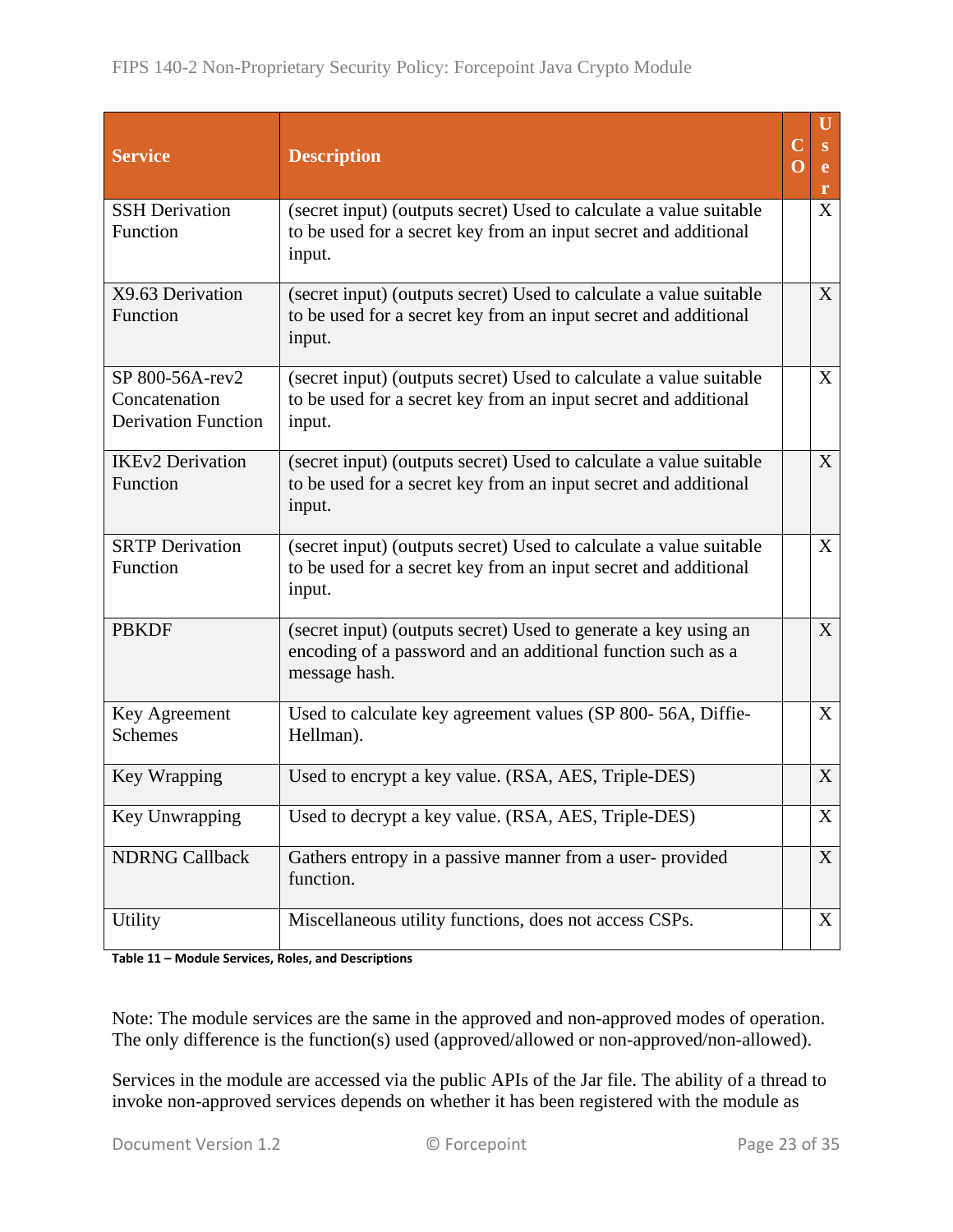approved mode only. In approved only mode no non-approved services are accessible. In the presence of a Java SecurityManager approved mode services specific to a context, such as DSA and ECDSA for use in TLS, require specific permissions to be configured in the JVM configuration by the Cryptographic Officer or User.

In the absence of a Java SecurityManager specific services related to protocols such as TLS are available, however must only be used in relation to those protocols.

Table 12 – [CSP Access Rights within Services](#page-25-2) defines the relationship between access to CSPs and the different module services. The modes of access shown in the table are defined as:

**G** = Generate: The module generates the CSP.

**R** = Read: The module reads the CSP. The read access is typically performed before the module uses the CSP.

 $E =$  Execute: The module executes using the CSP.

 $W = W$ rite: The module writes the CSP. The write access is typically performed after a CSP is imported into the module, when the module generates a CSP, or when the module overwrites an existing CSP.

|                                                             |                 | <b>CSPs</b>    |                  |                 |                        |                   |                  |                           |          |                           |
|-------------------------------------------------------------|-----------------|----------------|------------------|-----------------|------------------------|-------------------|------------------|---------------------------|----------|---------------------------|
| <b>Service</b>                                              | <b>AES Keys</b> | <b>DH Keys</b> | <b>DRBG Keys</b> | <b>DSA Keys</b> | <b>igreemer</b><br>Key | <b>ECDSA Keys</b> | <b>HMAC Keys</b> | <b>DF Secre</b><br>Values | RSA Keys | <b>Triple-DES</b><br>Keys |
| <b>Initialize Module</b><br>and Run Self-Tests<br>on Demand |                 |                |                  |                 |                        |                   |                  |                           |          |                           |
| <b>Show Status</b>                                          |                 |                |                  |                 |                        |                   |                  |                           |          |                           |
| Zeroize / Power-off                                         | Z               | Z              | Z                | Z               | Z                      | Z                 | Z                |                           | Z        | Z                         |
| Data Encryption                                             | $\mathbf R$     |                |                  |                 |                        |                   |                  |                           |          | $\mathbf R$               |
| Data Decryption                                             | $\mathbf R$     |                |                  |                 |                        |                   |                  |                           |          | $\mathbf R$               |

**Z** = Zeroize: The module zeroizes the CSP.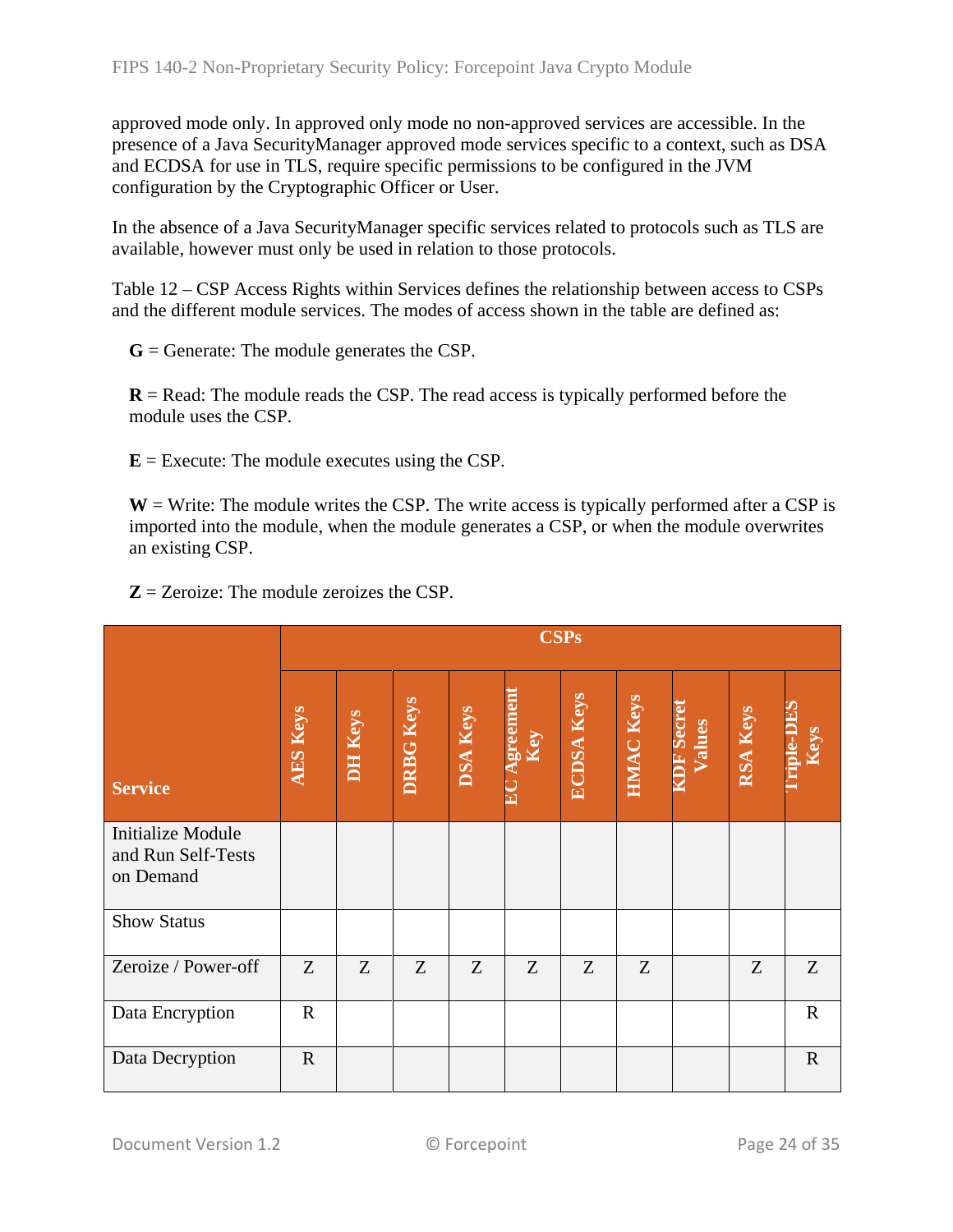|                                                                |                 | <b>CSPs</b>    |                  |                 |                  |                   |                  |                             |             |                           |
|----------------------------------------------------------------|-----------------|----------------|------------------|-----------------|------------------|-------------------|------------------|-----------------------------|-------------|---------------------------|
| <b>Service</b>                                                 | <b>AES Keys</b> | <b>DH Keys</b> | <b>DRBG Keys</b> | <b>DSA Keys</b> | Agreement<br>Key | <b>ECDSA Keys</b> | <b>HMAC Keys</b> | <b>KDF</b> Secret<br>Values | RSA Keys    | <b>Triple-DES</b><br>Keys |
| <b>MAC</b> Calculation                                         | $\mathbf R$     |                |                  |                 |                  |                   | $\mathbf R$      |                             |             | $\mathbf R$               |
| Signature<br>Authentication                                    |                 |                |                  | $\mathbf R$     |                  | $\mathbf R$       |                  |                             | $\mathbf R$ |                           |
| Signature<br>Verification                                      |                 |                |                  | $\mathbf R$     |                  | $\mathbf R$       |                  |                             | $\mathbf R$ |                           |
| DRBG (SP800-90A)<br>output                                     | $\overline{G}$  | G              | G, R             | $\mathbf G$     | $\mathbf G$      | $\mathbf G$       | $\mathbf G$      |                             | G           | G                         |
| <b>Message Hashing</b>                                         |                 |                |                  |                 |                  |                   |                  |                             |             |                           |
| Keyed Message<br>Hashing                                       |                 |                |                  |                 |                  |                   | $\mathbf R$      |                             |             |                           |
| TLS Key Derivation<br>Function                                 |                 |                |                  |                 |                  |                   |                  | $\mathbf R$                 |             |                           |
| SP 800-108 KDF                                                 |                 |                |                  |                 |                  |                   |                  | $\mathbf R$                 |             |                           |
| <b>SSH</b> Derivation<br>Function                              |                 |                |                  |                 |                  |                   |                  | ${\bf R}$                   |             |                           |
| X9.63 Derivation<br>Function                                   |                 |                |                  |                 |                  |                   |                  | $\mathbf R$                 |             |                           |
| SP 800-56A-rev2<br>Concatenation<br><b>Derivation Function</b> |                 |                |                  |                 |                  |                   |                  | $\mathbf R$                 |             |                           |
| <b>IKEv2</b> Derivation<br>Function                            |                 |                |                  |                 |                  |                   |                  | $\mathbf{R}$                |             |                           |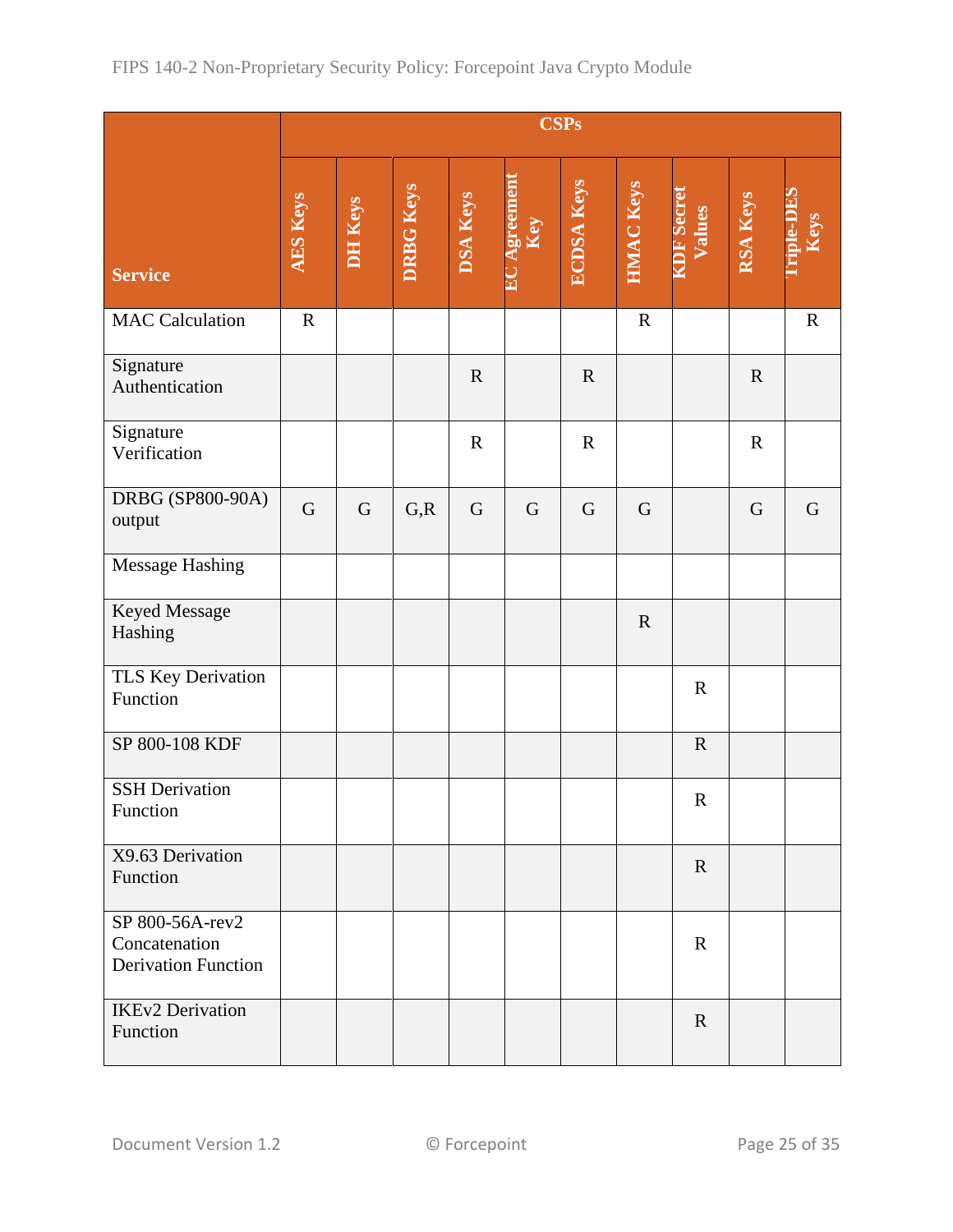|                                                        | <b>CSPs</b>     |             |             |          |             |                   |                  |                             |             |             |
|--------------------------------------------------------|-----------------|-------------|-------------|----------|-------------|-------------------|------------------|-----------------------------|-------------|-------------|
| <b>Service</b>                                         | <b>AES Keys</b> | DH Keys     | DRBG Keys   | DSA Keys |             | <b>ECDSA Keys</b> | <b>HMAC Keys</b> | <b>KDF</b> Secret<br>Values | RSA Keys    |             |
| <b>SRTP</b> Derivation<br>Function                     |                 |             |             |          |             |                   |                  | $\mathbf R$                 |             |             |
| <b>PBKDF</b>                                           |                 |             |             |          |             |                   | G, R             |                             |             |             |
| Key Agreement<br>Schemes                               | G               | $\mathbf R$ |             |          | $\mathbf R$ |                   | $\mathbf R$      |                             | $\mathbf R$ | G           |
| Key<br>Wrapping/Transport<br>(RSA, AES,<br>Triple-DES) | $\mathbf R$     |             |             |          |             |                   | $\mathbf R$      |                             | $\mathbf R$ | $\mathbf R$ |
| Key Unwrapping<br>(RSA, AES,<br>Triple-DES)            | $\mathbf R$     |             |             |          |             |                   | $\mathbf R$      |                             | $\mathbf R$ | ${\bf R}$   |
| <b>NDRNG Callback</b>                                  |                 |             | $\mathbf G$ |          |             |                   |                  |                             |             |             |
| <b>Utility</b>                                         |                 |             |             |          |             |                   |                  |                             |             |             |

<span id="page-25-2"></span><span id="page-25-0"></span>**Table 12 – CSP Access Rights within Services**

## **2.5 Physical Security**

<span id="page-25-1"></span>The module is a software-only module and does not have physical security mechanisms.

## **2.6 Operational Environment**

The module operates in a modifiable operational environment under the FIPS 140-2 definitions.

The module runs on a GPC running one of the operating systems specified in the approved operational environment list in this section. Each approved operating system manages processes and threads in a logically separated manner. The module's user is considered the owner of the calling application that instantiates the module within the process space of the Java Virtual Machine.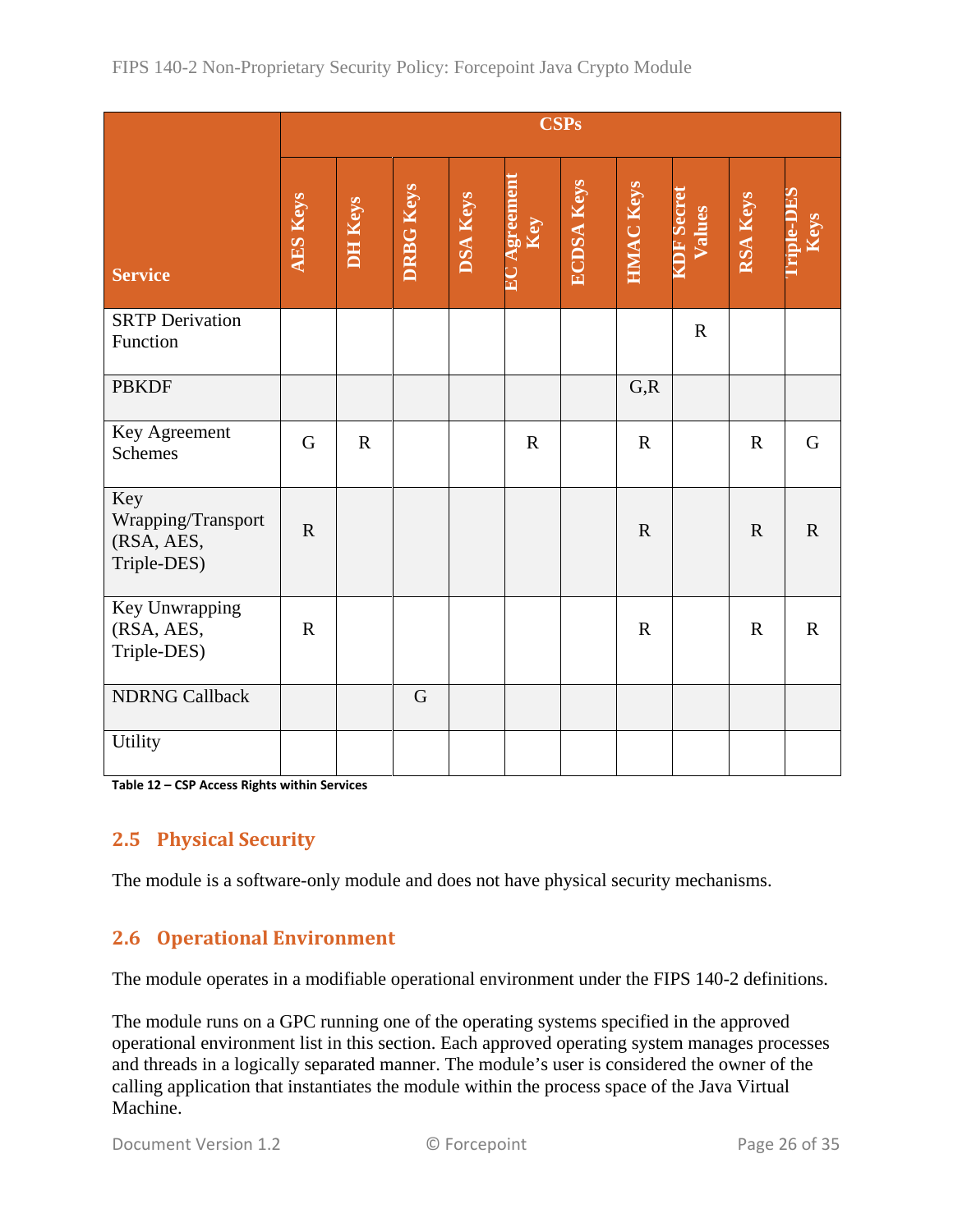The module optionally uses the Java Security Manager, and starts in FIPS-approved mode by default when used with the Java Security Manager. When the Module is not used within the context of the Java Security Manager, it will start by default in the non-FIPS-approved mode.

The module was tested on the following platforms:

• CentOS 6 and OpenJDK 1.7 running on HP ProLiant DL360 G7 Server

The cryptographic module is also supported on the following operating environments for which operational testing and algorithm testing was not performed:

- CentOS 7.2 with OpenJDK 1.8
- Microsoft Windows Server 2016 with OpenJDK 1.8
- Microsoft Windows Server 2012 with OpenJDK 1.8
- Microsoft Windows 2008 R2

Compliance is maintained for other versions of the respective operating system family where the binary is unchanged. No claim can be made as to the correct operation of the module or the security strengths of the generated keys when ported to an operational environment which is not listed on the validation certificate.

The GPC(s) used during testing met Federal Communications Commission (FCC) FCC Electromagnetic Interference (EMI) and Electromagnetic Compatibility (EMC) requirements for business use as defined by 47 Code of Federal Regulations, Part15, Subpart B. FIPS 140-2 validation compliance is maintained when the module is operated on other versions of the GPOS running in single user mode, assuming that the requirements outlined in NIST IG G.5 are met.

#### <span id="page-26-0"></span>**2.6.1 Use of External RNG**

The module makes use of the JVM's configured SecureRandom entropy source to provide entropy when required. The module will request entropy as appropriate to the security strength and seeding configuration for the DRBG that is using it. In approved mode the minimum amount of entropy that would be requested is 112 bits with a larger minimum being set if the security strength of the operation requires it. The module will wait until the *SecureRandom.generateSeed()* returns the requested amount of entropy, blocking if necessary.

#### <span id="page-26-1"></span>**2.7 Self-Tests**

Each time the module is powered up, it tests that the cryptographic algorithms still operate correctly and that sensitive data have not been damaged. Power-up self–tests are available on demand by power cycling the module.

On power-up or reset, the module performs the self-tests that are described in [Table 13](#page-28-2) – Power-[Up Self-Tests.](#page-28-2) All KATs must be completed successfully prior to any other use of cryptography by the module. If one of the KATs fails, the module enters the Self-Test Failure error state. The module will output a detailed error message when *FipsStatus.isReady()* is called. The error state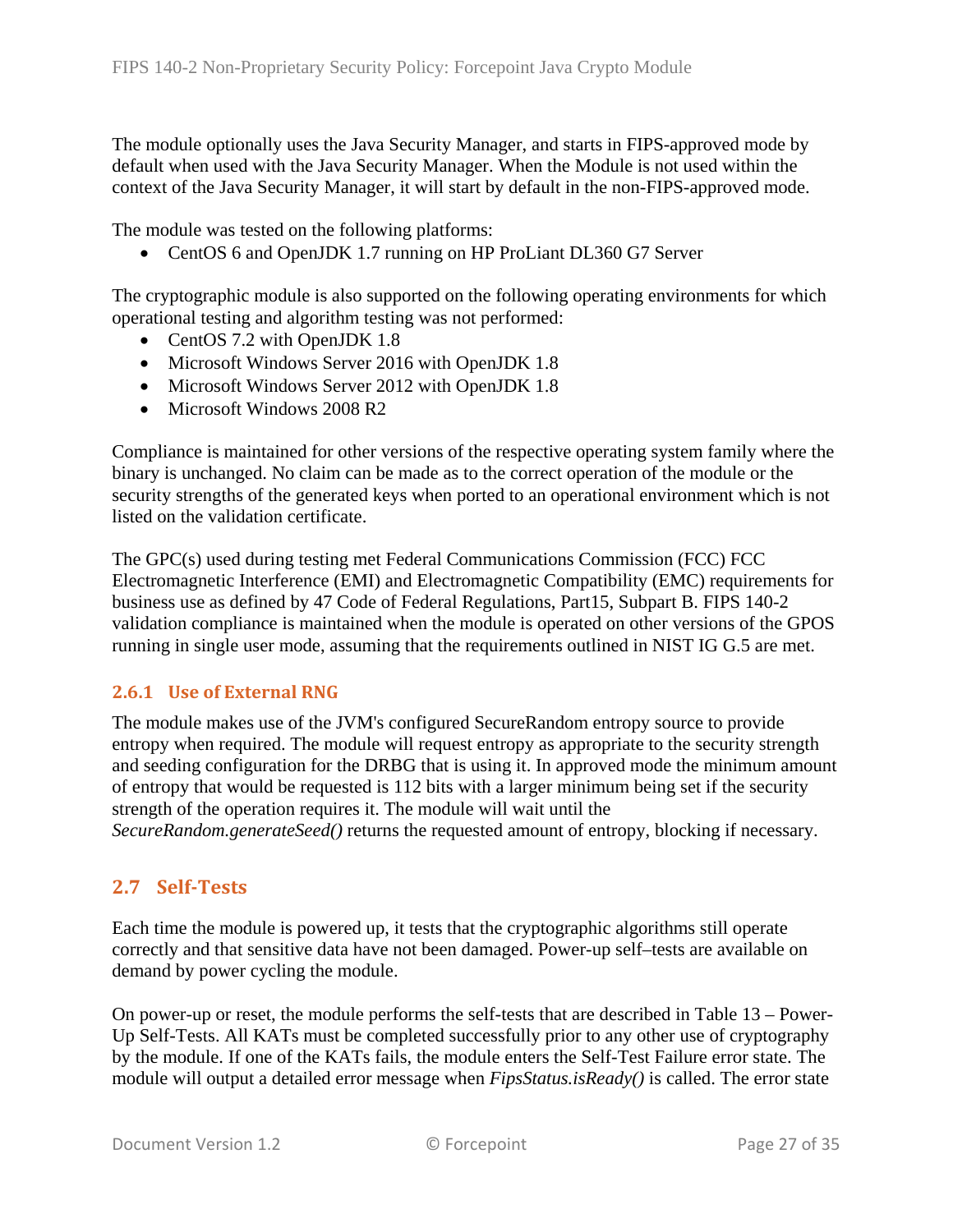can only be cleared by reloading the module and calling *FipsStatus.isReady()* again to confirm successful completion of the KATs.

### <span id="page-27-0"></span>**2.7.1 Power-Up Self-Tests**

| <b>Test Target</b>             | <b>Description</b>                                           |
|--------------------------------|--------------------------------------------------------------|
| Software Integrity Check       | HMAC-SHA256                                                  |
| <b>AES</b>                     | KATs: Encryption, Decryption                                 |
|                                | Modes: ECB                                                   |
|                                | Key sizes: 128 bits                                          |
| <b>CCM</b>                     | KATs: Generation, Verification                               |
|                                | Key sizes: 128 bits                                          |
| <b>AES-CMAC</b>                | KATs: Generation, Verification                               |
|                                | Key sizes: AES with 128 bits                                 |
| <b>FFC KAS</b>                 | KATs: Per IG 9.6 – Primitive "Z" Computation Parameter       |
|                                | Sets/Key sizes: FB                                           |
| <b>DRBG</b>                    | KATs: HASH_DRBG, HMAC_DRBG, CTR_DRBG                         |
|                                | Security Strengths: 256 bits                                 |
| <b>DSA</b>                     | KAT: Signature Generation, Signature Verification            |
|                                | Key sizes: 2048 bits                                         |
| <b>ECDSA</b>                   | KAT: Signature Generation, Signature Verification Curves/Key |
|                                | sizes: $P-256$                                               |
| <b>GCM/GMAC</b>                | KATs: Generation, Verification                               |
|                                | Key sizes: 128 bits                                          |
| <b>HMAC</b>                    | KATs: Generation, Verification                               |
|                                | SHA sizes: SHA-1, SHA-224, SHA-256, SHA-384, SHA-512,        |
|                                | SHA-512/224, SHA-512/256                                     |
| <b>KAS</b>                     | KATs: Per IG 9.6 – Primitive "Z" Computation                 |
|                                | Parameter Sets/Key sizes: FB                                 |
| <b>RSA</b>                     | KATs: Signature Generation, Signature Verification           |
|                                | Key sizes: 2048 bits                                         |
| <b>SHS</b>                     | <b>KATs: Output Verification</b>                             |
|                                | SHA sizes: SHA-1, SHA-224, SHA-256, SHA-384, SHA-512,        |
|                                | SHA-512/224, SHA-512/256, SHA3-224, SHA3-256, SHA3-          |
|                                | 384, SHA3-512                                                |
| Triple-DES                     | KATs: Encryption, Decryption                                 |
|                                | <b>Modes: TECB</b>                                           |
|                                | Key sizes: 3-Key                                             |
| Triple-DES-CMAC                | KATs: Generation, Verification                               |
|                                | Key sizes: 3-Key                                             |
| Extendable-Output              | <b>KATs: Output Verification</b>                             |
| functions (XOF)                | XOFs: SHAKE128, SHAKE256                                     |
| Key Agreement Using            | KATs: SP 800-56B specific KATs per IG D.4                    |
| <b>RSA</b>                     | Key sizes: 2048 bits                                         |
| <b>Key Transport Using RSA</b> | KATs: SP 800-56B specific KATs per IG D.4                    |
|                                | Key sizes: 2048 bits                                         |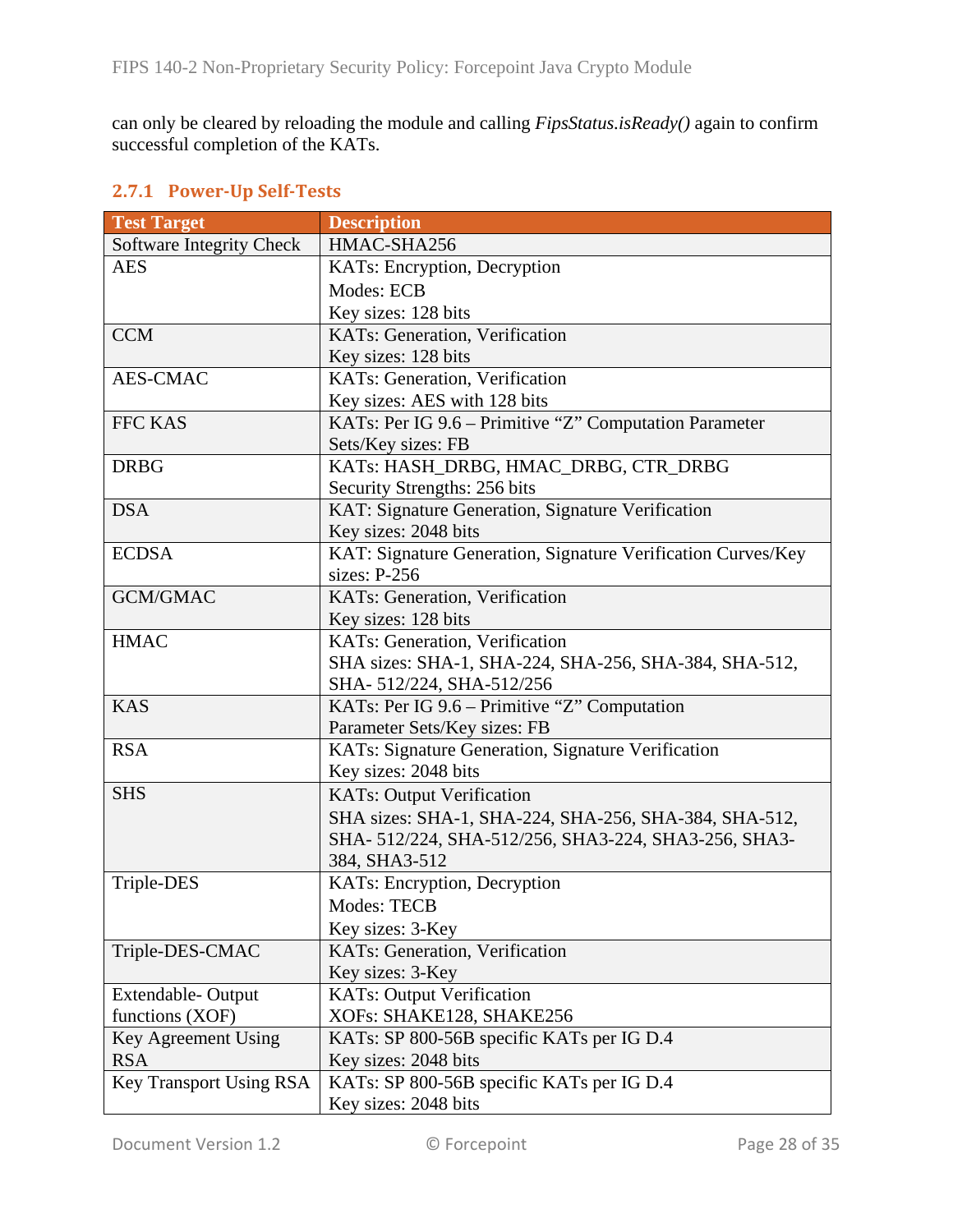#### <span id="page-28-2"></span><span id="page-28-0"></span>**Table 13 – Power-Up Self-Tests**

#### **2.7.2 Conditional Self-Tests**

The module implements the following conditional self-tests upon key generation, or random number generation (respectively):

| <b>Test Target</b>        | <b>Description</b>                                     |
|---------------------------|--------------------------------------------------------|
| <b>NDRNG</b>              | NDRNG Continuous Test performed when a random          |
|                           | value is requested from the NDRNG.                     |
| DH                        | DH Pairwise Consistency Test performed on every DH     |
|                           | key pair generation.                                   |
| <b>DRBG</b>               | DRBG Continuous Test performed when a random           |
|                           | value is requested from the DRBG.                      |
| <b>DSA</b>                | DSA Pairwise Consistency Test performed on every       |
|                           | DSA key pair generation.                               |
| <b>ECDSA</b>              | ECDSA Pairwise Consistency Test performed on every     |
|                           | EC key pair generation.                                |
| <b>RSA</b>                | RSA Pairwise Consistency Test performed on every       |
|                           | RSA key pair generation.                               |
| <b>DRBG Health Checks</b> | Performed conditionally on DRBG, per SP 800-90A        |
|                           | Section 11.3. Required per IG C.1.                     |
| SP 800-56A Assurances     | Performed conditionally per SP 800-56A Sections 5.5.2, |
|                           | 5.6.2, and/or 5.6.3. Required per IG 9.6.              |

<span id="page-28-1"></span>**Table 14 – Conditional Self-Tests**

### **2.8 Mitigation of Other Attacks**

The Module implements basic protections to mitigate against timing based attacks against its internal implementations. There are two counter-measures used.

The first is Constant Time Comparisons, which protect the digest and integrity algorithms by strictly avoiding "fast fail" comparison of MACs, signatures, and digests so the time taken to compare a MAC, signature, or digest is constant regardless of whether the comparison passes or fails.

The second is made up of Numeric Blinding and decryption/signing verification which both protect the RSA algorithm.

Numeric Blinding prevents timing attacks against RSA decryption and signing by providing a random input into the operation which is subsequently eliminated when the result is produced. The random input makes it impossible for a third party observing the private key operation to attempt a timing attack on the operation as they do not have knowledge of the random input and consequently the time taken for the operation tells them nothing about the private value of the RSA key.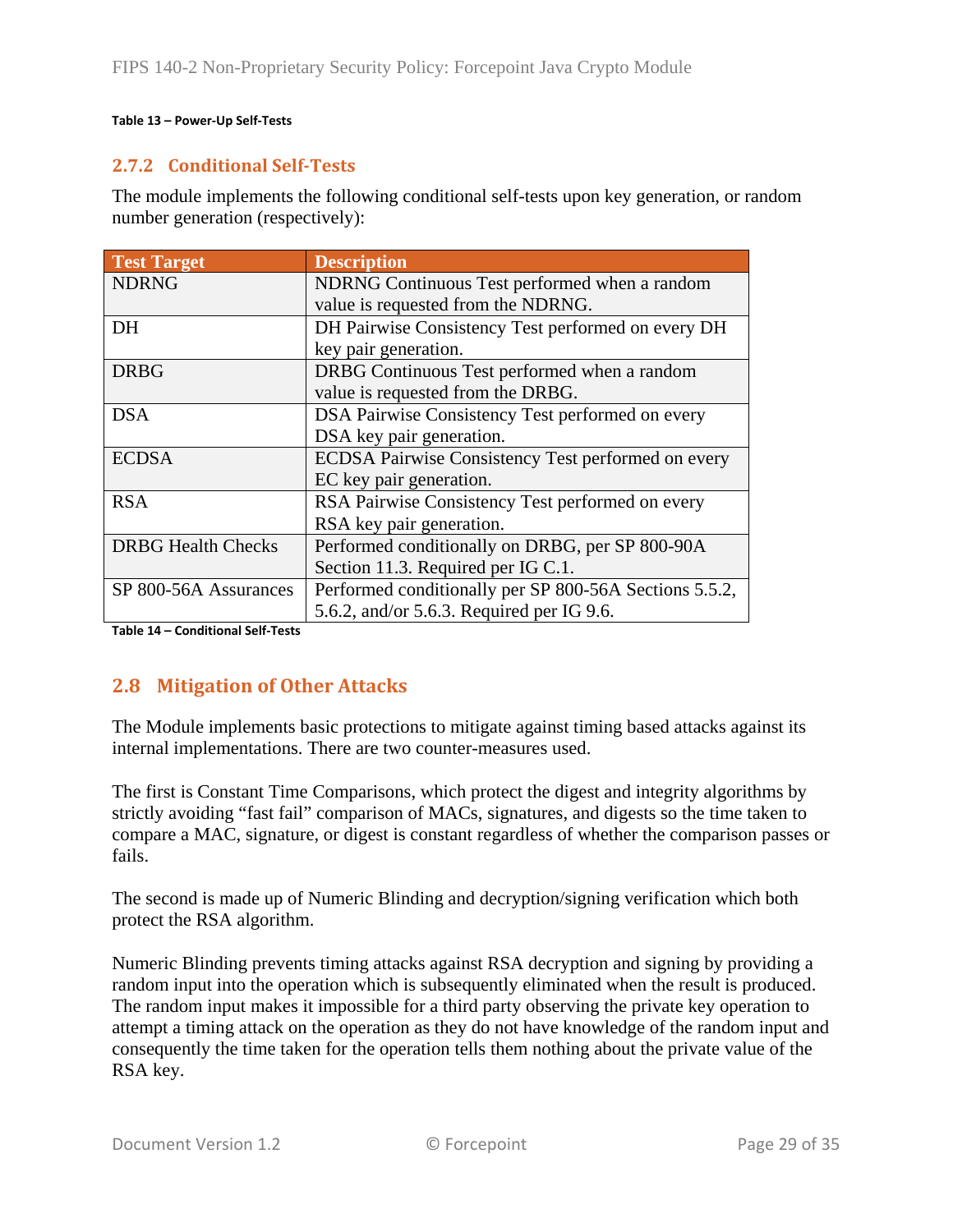Decryption/signing verification is carried out by calculating a primitive encryption or signature verification operation after a corresponding decryption or signing operation before the result of the decryption or signing operation is returned. The purpose of this is to protect against Lenstra's CRT attack by verifying the correctness the private key calculations involved. Lenstra's CRT attack takes advantage of undetected errors in the use of RSA private keys with CRT values and, if exploitable, can be used to discover the private value of the RSA key.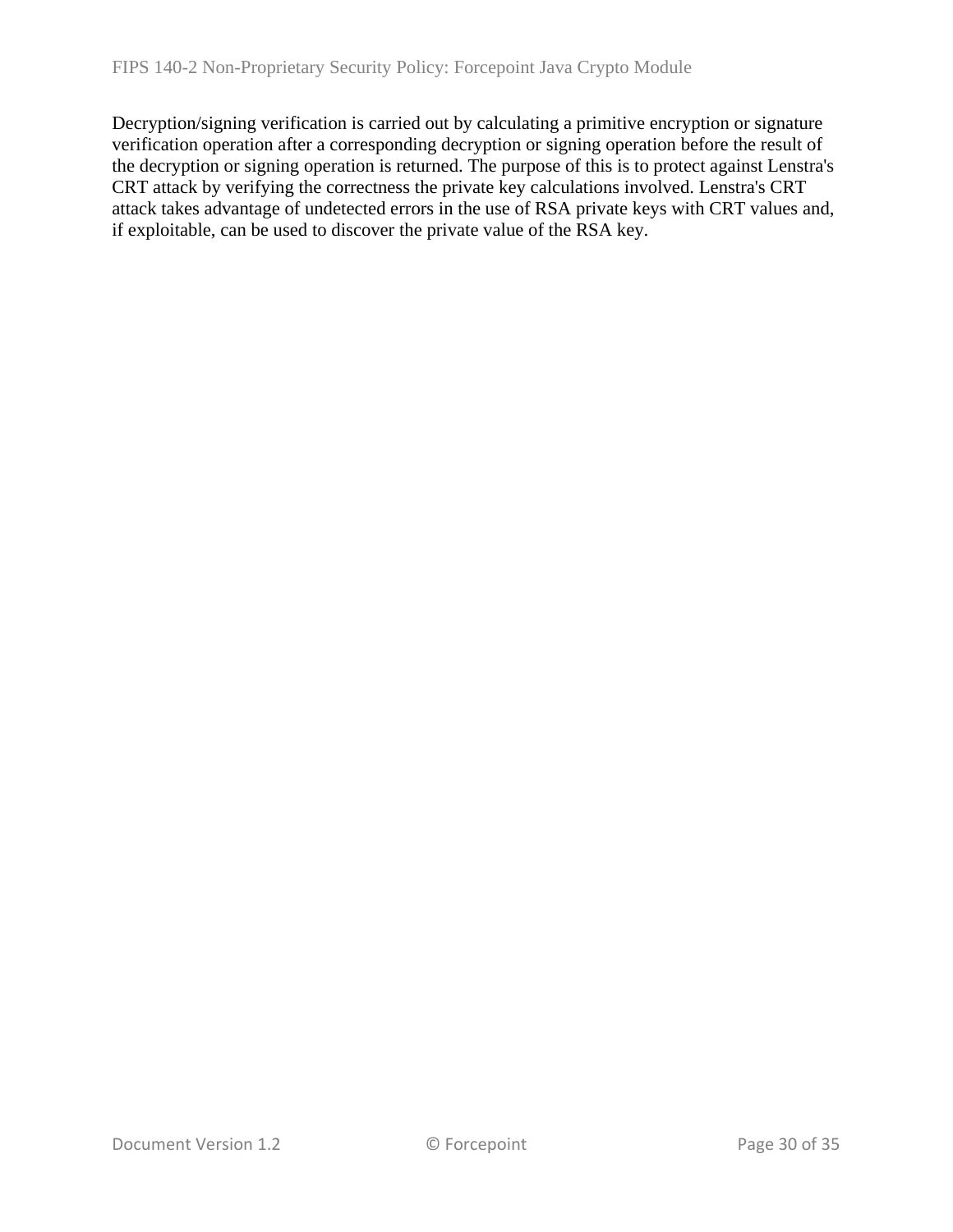## <span id="page-30-0"></span>**3 Security Rules and Guidance**

## <span id="page-30-1"></span>**3.1 Basic Enforcement**

The module design corresponds to the Module security rules. This section documents the security rules enforced by the cryptographic module to implement the security requirements of this FIPS 140-2 Level 1 module.

- 1. The module provides two distinct operator roles: User and Cryptographic Officer.
- 2. The module does not provide authentication.
- 3. The operator may command the module to perform the power up self-tests by cycling power or resetting the module.
- 4. Power-up self-tests do not require any operator action.
- 5. Data output is inhibited during key generation, self-tests, zeroization, and error states.
- 6. Status information does not contain CSPs or sensitive data that if misused could lead to a compromise of the module.
- 7. There are no restrictions on which keys or CSPs are zeroized by the zeroization service.
- 8. The module does not support concurrent operators.
- 9. The module does not have any external input/output devices used for entry/output of data.
- <span id="page-30-4"></span>10. The module does not enter or output plaintext CSPs from the module's physical boundary.
- 11. The module does not output intermediate key values.

#### <span id="page-30-2"></span>**3.1.1 Additional Enforcement with a Java SecurityManager**

In the presence of a Java SecurityManager approved mode services specific to a context, such as DSA and ECDSA for use in TLS, require specific policy permissions to be configured in the JVM configuration by the Cryptographic Officer or User. The SecurityManager can also be used to restrict the ability of particular code bases to examine CSPs. See Section [2.1.3](#page-6-0) Module Configuration for further advice on this.

In the absence of a Java SecurityManager specific services related to protocols such as TLS are available, however must only be used in relation to those protocols.

#### <span id="page-30-3"></span>**3.1.2 Basic Guidance**

The jar file representing the module needs to be installed in a JVM's class path in a manner appropriate to its use in applications running on the JVM.

Functionality in the module is provided in two ways. At the lowest level there are distinct classes that provide access to the FIPS approved and non-FIPS approved services provided by the module. A more abstract level of access can also be gained through the use of strings providing operation names passed into the module's Java cryptography provider through the APIs described in the Java Cryptography Architecture (JCA) and the Java Cryptography Extension (JCE).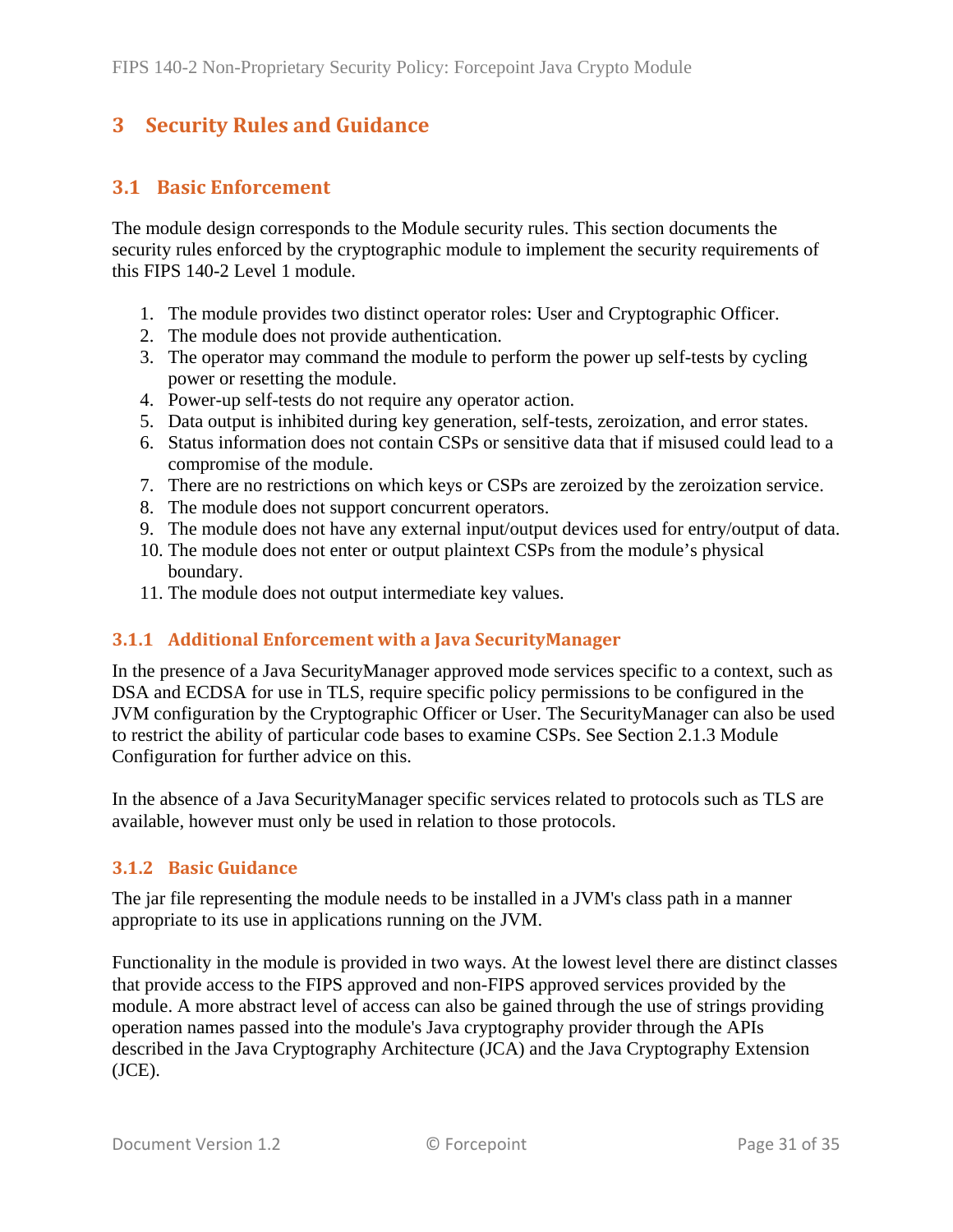When the module is being used in FIPS approved-only mode, classes providing implementations of algorithms which are not FIPS approved, or allowed, are explicitly disabled.

#### <span id="page-31-0"></span>**3.1.3 Enforcement and Guidance for GCM IVs**

IVs for GCM can be generated randomly, where an IV is not generated randomly the module supports the importing of GCM IVs.

In approved mode, when a GCM IV is generated randomly, the module enforces the use of an approved DRGB in line with Section 8.2.2 of SP 800-38D.

In approved mode, importing a GCM IV is non-conformant unless the source of the IV is also FIPS approved for GCM IV generation.

Per IG A.5, Section [2.2.1](#page-16-1) of this Security Policy also states that in the event module power is lost and restored the consuming application must ensure that any of its AES-GCM keys used for encryption or decryption are re-distributed.

#### <span id="page-31-1"></span>**3.1.4 Enforcement and Guidance for use of the Approved PBKDF**

In line with the requirements for SP 800-132, keys generated using the approved PBKDF must only be used for storage applications. Any other use of the approved PBKDF is non-conformant.

In approved mode the module enforces that any password used must encode to at least 14 bytes (112 bits) and that the salt is at least 16 bytes (128 bits) long. The iteration count associated with the PBKDF should be as large as practical.

As the module is a general purpose software module, it is not possible to anticipate all the levels of use for the PBKDF, however a user of the module should also note that a password should at least contain enough entropy to be unguessable and also contain enough entropy to reflect the security strength required for the key being generated. In the event a password encoding is simply based on ASCII a 14 byte password is unlikely to contain sufficient entropy for most purposes. Users are referred to Appendix A, "Security Considerations" of SP 800-132 for further information on password, salt, and iteration count selection.

#### <span id="page-31-2"></span>**3.1.5 Software Installation**

The module is provided directly to solution developers and is not available for direct download to the general public. The module and its host application are to be installed on an operating system specified in Section [2.6](#page-25-1) or one where portability is maintained.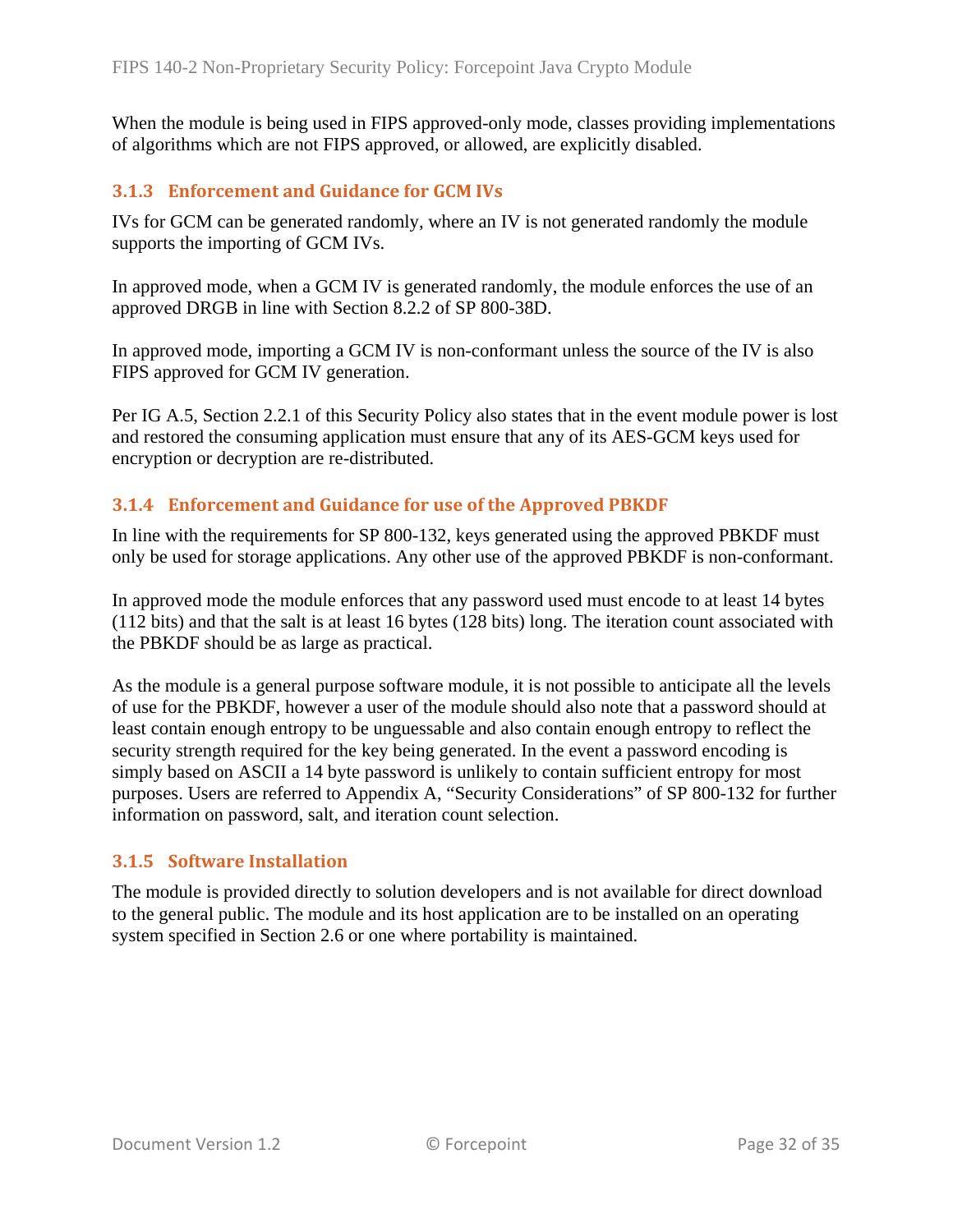# <span id="page-32-0"></span>**4 References and Acronyms**

## <span id="page-32-1"></span>**4.1 References**

| <b>Abbreviation</b> | <b>Full Specification Name</b>                                        |
|---------------------|-----------------------------------------------------------------------|
| <b>ANSI X9.31</b>   | X9.31-1998, Digital Signatures using Reversible Public Key            |
|                     | Cryptography for the Financial Services Industry (rDSA), September 9, |
|                     | 1998                                                                  |
| <b>FIPS 140-2</b>   | Security Requirements for Cryptographic modules, May 25, 2001         |
| <b>FIPS 180-4</b>   | Secure Hash Standard (SHS)                                            |
| FIPS 186-3          | Digital Signature Standard (DSS)                                      |
| <b>FIPS 186-4</b>   | Digital Signature Standard (DSS)                                      |
| <b>FIPS 197</b>     | <b>Advanced Encryption Standard</b>                                   |
| <b>FIPS 198-1</b>   | The Keyed-Hash Message Authentication Code (HMAC)                     |
| <b>FIPS 202</b>     | SHA-3 Standard: Permutation-Based Hash and Extendable-Output          |
|                     | <b>Functions</b>                                                      |
| IG                  | Implementation Guidance for FIPS PUB 140-2 and the Cryptographic      |
|                     | <b>Module Validation Program</b>                                      |
| PKCS#1 v2.1         | RSA Cryptography Standard                                             |
| PKCS#5              | Password-Based Cryptography Standard                                  |
| PKCS#12             | Personal Information Exchange Syntax Standard                         |
| SP 800-20           | Modes of Operation Validation System for Triple Data Encryption       |
|                     | Algorithm (TMOVS)                                                     |
| SP 800-38A          | Recommendation for Block Cipher Modes of Operation: Three Variants    |
|                     | of Ciphertext Stealing for CBC Mode                                   |
| SP 800-38B          | Recommendation for Block Cipher Modes of Operation: The CMAC          |
|                     | Mode for Authentication                                               |
| SP 800-38C          | Recommendation for Block Cipher Modes of Operation: The CCM Mode      |
|                     | for Authentication and Confidentiality                                |
| SP 800-38D          | Recommendation for Block Cipher Modes of Operation: Galois/Counter    |
|                     | Mode (GCM) and GMAC                                                   |
| SP 800-38F          | Recommendation for Block Cipher Modes of Operation: Methods for Key   |
|                     | <b>Wrapping</b>                                                       |
| SP 800-56A          | Recommendation for Pair-Wise Key Establishment Schemes Using          |
|                     | Discrete Logarithm Cryptography                                       |
| SP 800-56B          | Recommendation for Pair-Wise Key Establishment Schemes Using          |
|                     | <b>Integer Factorization Cryptography</b>                             |
| SP 800-56C          | Recommendation for Key Derivation through Extraction-then-Expansion   |
| SP 800-67           | Recommendation for the Triple Data Encryption Algorithm (TDEA) Block  |
|                     | Cipher                                                                |
| SP 800-89           | Recommendation for Obtaining Assurances for Digital Signature         |
|                     | Applications                                                          |
| SP 800-90A          | Recommendation for Random Number Generation Using Deterministic       |
|                     | <b>Random Bit Generators</b>                                          |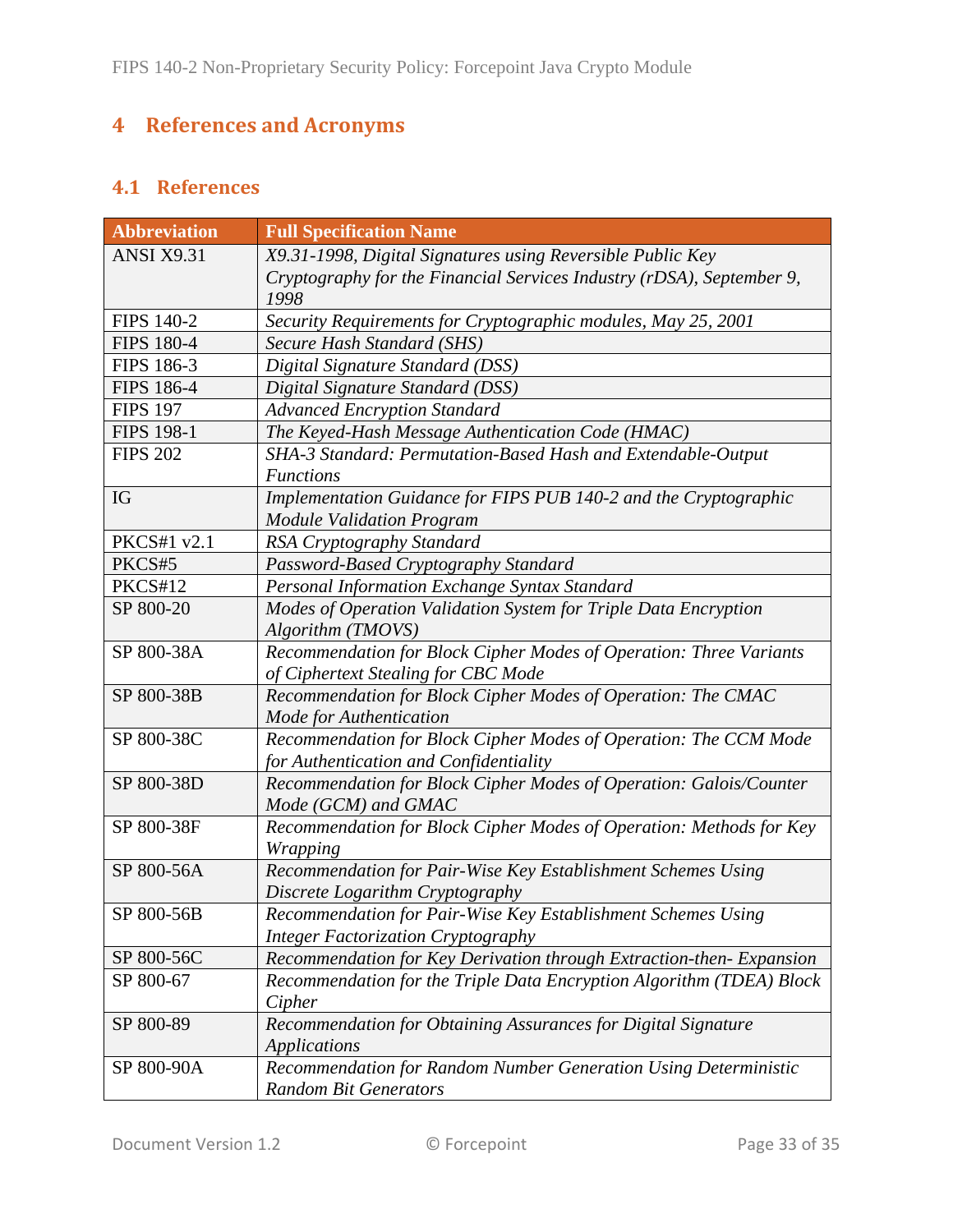| SP 800-108 | Recommendation for Key Derivation Using Pseudorandom Functions  |
|------------|-----------------------------------------------------------------|
| SP 800-132 | Recommendation for Password-Based Key Derivation                |
| SP 800-135 | Recommendation for Existing Application–Specific Key Derivation |
|            | <i>Functions</i>                                                |

<span id="page-33-0"></span>**Table 15 – References**

## **4.2 Acronyms**

The following table defines acronyms found in this document:

| <b>Acronym</b>  | <b>Term</b>                                                    |  |  |
|-----------------|----------------------------------------------------------------|--|--|
| <b>AES</b>      | <b>Advanced Encryption Standard</b>                            |  |  |
| API             | <b>Application Programming Interface</b>                       |  |  |
| <b>CBC</b>      | <b>Cipher-Block Chaining</b>                                   |  |  |
| <b>CCM</b>      | Counter with CBC-MAC                                           |  |  |
| <b>CDH</b>      | <b>Computational Diffie-Hellman</b>                            |  |  |
| <b>CFB</b>      | <b>Cipher Feedback Mode</b>                                    |  |  |
| <b>CMAC</b>     | Cipher-based Message Authentication Code                       |  |  |
| <b>CMVP</b>     | Cryptographic Module Validation Program                        |  |  |
| CO              | Crypto Officer                                                 |  |  |
| <b>CPU</b>      | <b>Central Processing Unit</b>                                 |  |  |
| CS              | <b>Ciphertext Stealing</b>                                     |  |  |
| <b>CSP</b>      | <b>Critical Security Parameter</b>                             |  |  |
| <b>CTR</b>      | Counter-mode                                                   |  |  |
| <b>CVL</b>      | <b>Component Validation List</b>                               |  |  |
| <b>DES</b>      | Data Encryption Standard                                       |  |  |
| DH              | Diffie-Hellman                                                 |  |  |
| <b>DRAM</b>     | <b>Dynamic Random Access Memory</b>                            |  |  |
| <b>DRBG</b>     | Deterministic Random Bit Generator                             |  |  |
| <b>DSA</b>      | Digital Signature Algorithm                                    |  |  |
| <b>DSTU4145</b> | Ukrainian DSTU-4145-2002 Elliptic Curve Scheme                 |  |  |
| EC              | <b>Elliptic Curve</b>                                          |  |  |
| <b>ECB</b>      | <b>Electronic Code Book</b>                                    |  |  |
| <b>ECC</b>      | <b>Elliptic Curve Cryptography</b>                             |  |  |
| <b>ECDSA</b>    | Elliptic Curve Digital Signature Algorithm                     |  |  |
| <b>EMC</b>      | <b>Electromagnetic Compatibility</b>                           |  |  |
| EMI             | Electromagnetic Interference                                   |  |  |
| <b>FCC</b>      | <b>Federal Communications Commission</b>                       |  |  |
| <b>FIPS</b>     | <b>Federal Information Processing Standard</b>                 |  |  |
| <b>GCM</b>      | Galois/Counter Mode                                            |  |  |
| <b>GMAC</b>     | <b>Galois Message Authentication Code</b>                      |  |  |
| <b>GOST</b>     | Gosudarstvennyi Standard Soyuza SSR/Government Standard of the |  |  |
|                 | <b>Union of Soviet Socialist Republics</b>                     |  |  |
| <b>GPC</b>      | <b>General Purpose Computer</b>                                |  |  |
| <b>HMAC</b>     | (Keyed-) Hash Message Authentication Code                      |  |  |